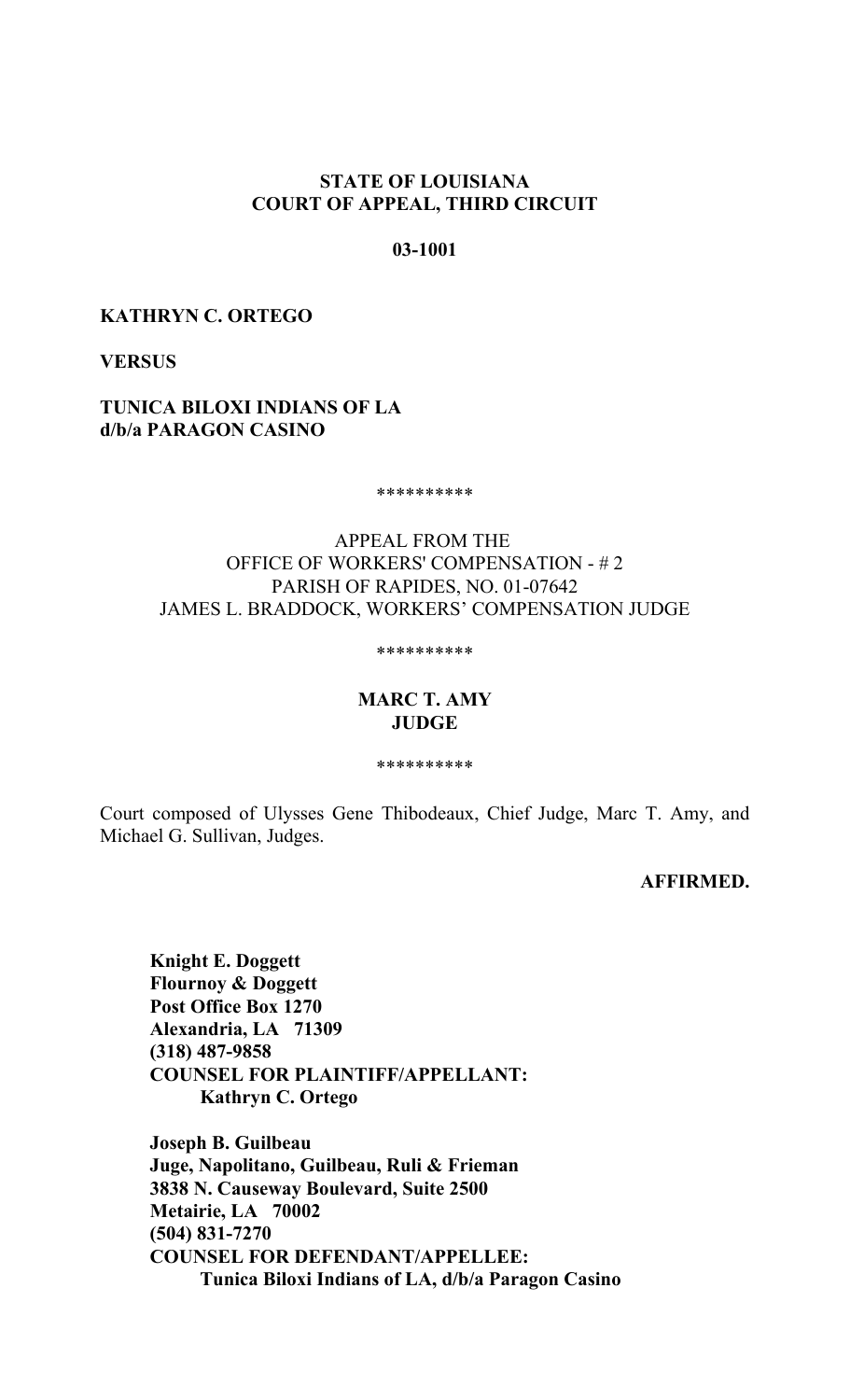**Brent P. Frederick Breazeale, Sachse & Wilson, L.L.P. Post Office Box 3197 Baton Rouge, LA 70821 (225) 387-4000 COUNSEL FOR DEFENDANT/APPELLEE: Tunica Biloxi Indians of LA, d/b/a Paragon Casino**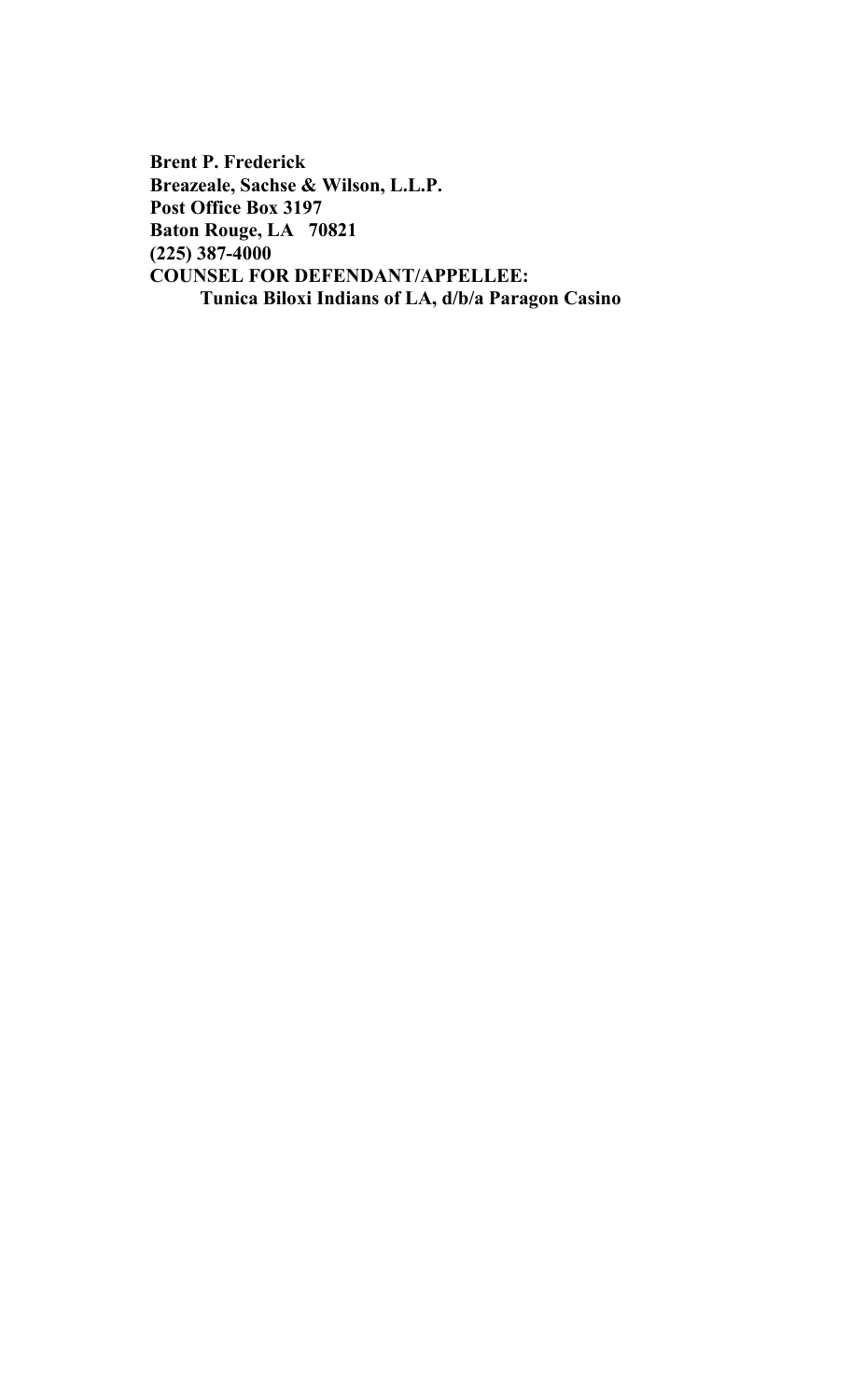AMY, Judge.

In this workers' compensation matter, the claimant, who allegedly suffered a work-related accident in March 2001 at the employer-tribe's casino, filed a disputedclaim form contesting the employer's termination of her benefits. More than a year after the disputed claim was filed, and after the employer had answered, prepared pretrial statements, and had twice fixed the case for trial, it filed an exception of lack of subject matter jurisdiction, citing a new tribal ordinance providing for the resolution of workers' compensation disputes exclusively within tribal courts. The workers' compensation judge granted the exception and dismissed the claimant's cause of action. From this judgment, the claimant appeals. We affirm.

#### **Factual and Procedural Background**

The record indicates that the claimant, Kathryn Ortego, was employed as a barback/laborer by the Tunica-Biloxi Indians of Louisiana, d/b/a Paragon Casino ("the Tribe"), in Marksville, Louisiana. While at work on the morning of March 11, 2001, Ms. Ortego sustained chemical burns. She reported the injury to her supervisors that same morning and sought medical assistance. As a result of her injury, Ms. Ortego received workers' compensation benefits until May 2001, when they were terminated. Ms. Ortego filed a disputed claim with the Office of Workers' Compensation on October 26, 2001. The record reflects that over approximately the next year and a half, the Tribe answered Ms. Ortego's disputed-claim petition, prepared pre-trial statements, and agreed to have the case fixed for hearing on two separate occasions.

On March 7, 2003, the Tribe filed a declinatory exception of lack of subject matter jurisdiction, arguing that it was immune from suit due to its sovereign status; that it had not waived this immunity; and that the 1992 Class III gaming compact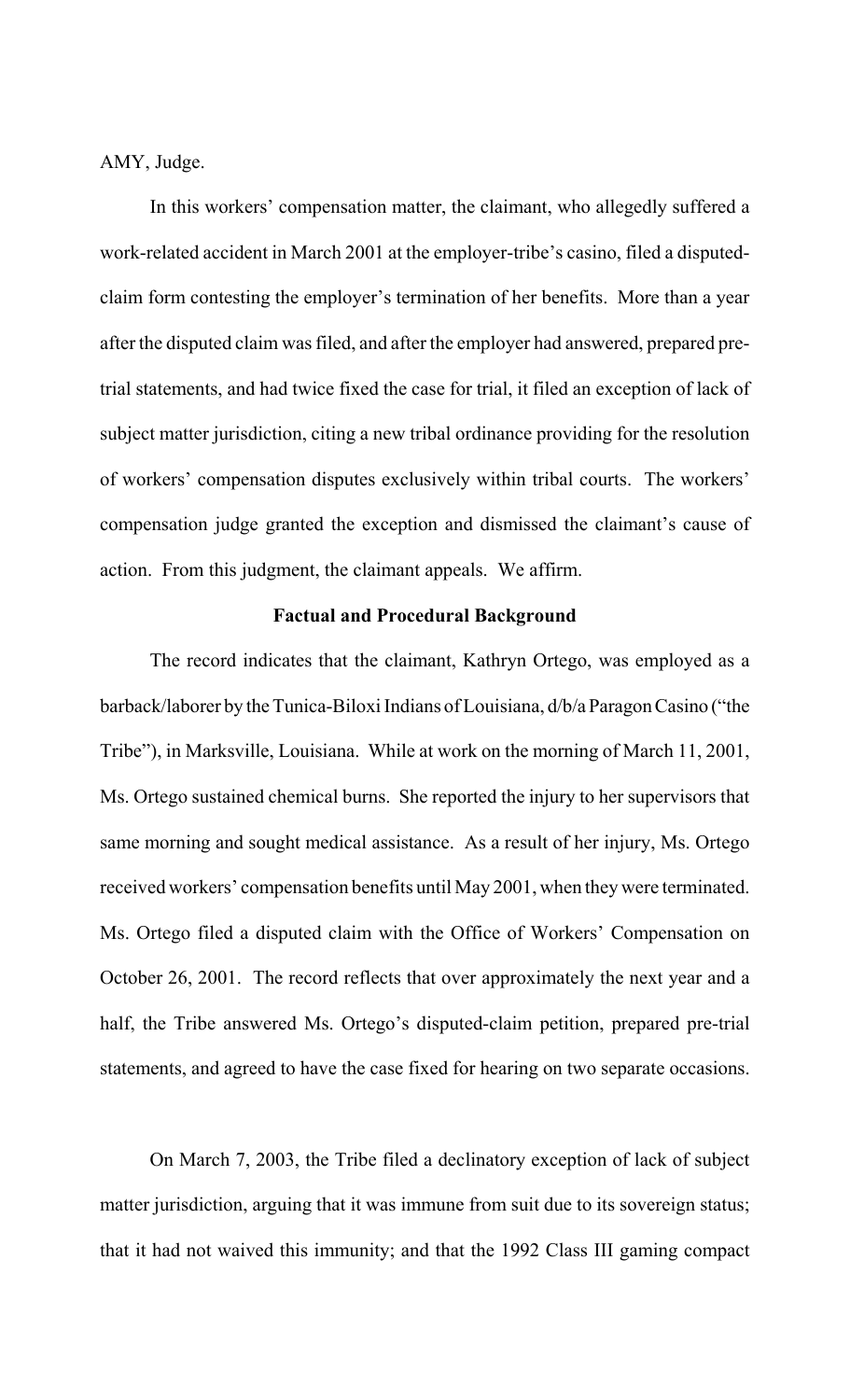between it and the State of Louisiana specifically reserved jurisdiction to the Tribe over civil matters relevant to gaming. The Tribe further pointed out that a recent tribal ordinance dictated that workers' compensation claims were to be heard by tribal courts and that these tribunals were to apply Louisiana workers' compensation law, as outlined in La.R.S. 23:10, *et seq*. In his written reasons for judgment, the workers' compensation judge noted that sovereign status had been conferred upon the Tribe and that it had not waived its immunity to suit. Moreover, he noted, the recent tribal constitutional ordinance reaffirmed the Tribe's immunity and provided that Tunica-Biloxi court was the sole forum for resolution of workers' compensation suits arising from activities conducted on tribal land. Accordingly, the workers' compensation judge granted the Tribe's exception and dismissed Ms. Ortego's claims. In her sole assignment of error on appeal, Ms. Ortego contends that the workers' compensation judge erred as a matter of law in granting the Tribe's exception of lack of subject matter jurisdiction and in dismissing her claims against the Tribe and its workers' compensation insurer. For the following reasons, we affirm.

#### **Discussion**

On appeal, Ms. Ortego insists that the Class III gaming compact between the Tribe and the State clearly indicates that the State retained jurisdiction over workers' compensation claims arising from tribal gaming enterprises. Ms. Ortego cites several provisions of the compact in support of her position. First, she argues, §1(A) states that where the compact is silent, the laws of Louisiana apply. Ms. Ortego observes that the compact does not address workers' compensation claims; as such, she posits, Louisiana workers' compensation law is in effect with respect to tribal business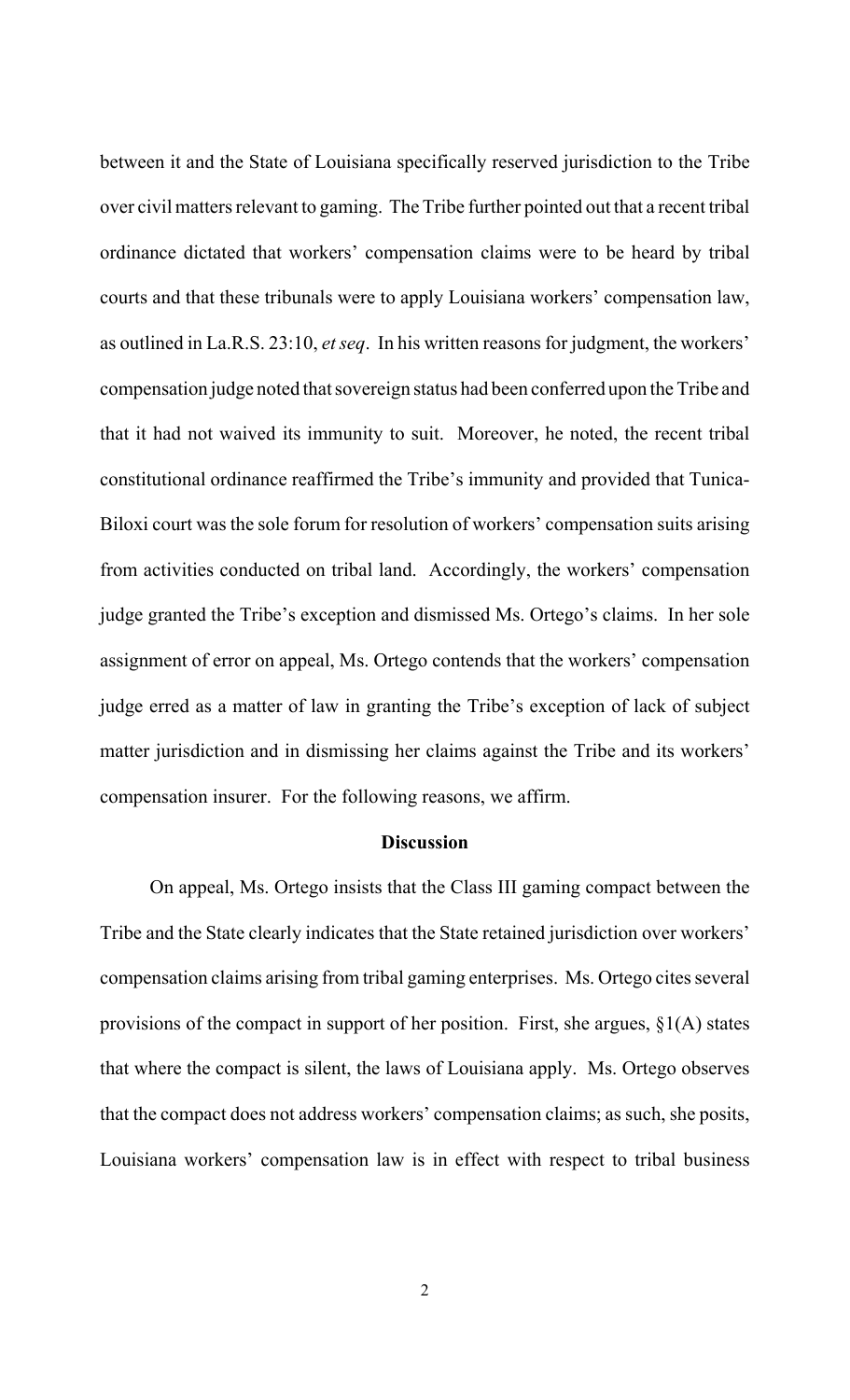enterprises. Ms. Ortego's second contention is that a reading of  $\S3(B)^1$  and  $\S3(C)^2$ evinces the drafters' intent that the State retain jurisdiction over constitutionally mandated matters such as workers' compensation. Third, Ms. Ortego points out that  $\S\S10(A)(4)(a)$ , (c), and (d) of the compact<sup>3</sup> require the Tribe to maintain workers'

 $2$ Section 3(C) of the compact provides as follows:

- (1) Apply all federal laws applicable to Indian gaming, lands, or subject matter as being fully operative and applicable within all Tribal lands and areas of gaming activity.
- (2) Preserve the full territorial and subject matter jurisdiction of the Tunica-Biloxi Indian Tribe of Louisiana.
- (3) Preserve the full territorial and subject matter jurisdiction of the State of Louisiana.
- (4) Accord the State of Louisiana concurrent criminal jurisdiction and concurrent law enforcement authority within the lands of the Tunica-Biloxi Indian Tribe of Louisiana and the State of Louisiana, when exercising any subject matter jurisdiction accorded the State of Louisiana pursuant to this Tribal-State Compact.
- (5) Accord the Tunica-Biloxi Indian Tribe of Louisiana, including its duly constituted Tribal law enforcement authorities, full territorial jurisdiction, as well as concurrent law enforcement authority within the lands of the Tunica-Biloxi Indian Tribe of Louisiana and within any Parishes where they have been duly commissioned by a local law enforcement agency, when exercising any subject matter jurisdiction accorded the Tunica-Biloxi Indian Tribe of Louisiana pursuant to this Tribal-State Compact, or when exercising the authority accorded to the Tunica-Biloxi Indian Tribe of Louisiana pursuant to any agreements made with a local law enforcement agency.

<sup>3</sup>Section §10(A)(4), subsections (a), (c), and (d) of the compact state as follows: (A) All Class III gaming shall be conducting [sic] in such a manner that ensures, to the maximum extent practicable, that it is secure, honest, and that the interests of the Tunica-Biloxi Indian Tribe of Louisiana, the State of Louisiana, and the public are protected at all times. The State of Louisiana shall fully cooperate with and assist the Tunica-Biloxi Indian Tribe of Louisiana in meeting its obligations in this regard.

. . . .

(4) (a) The Tunica-Biloxi Indian Tribe of Louisiana shall maintain comprehensive general liability and workers' compensation

 ${}^{1}$ Section 3(B) of the compact states as follows:

The Tunica-Biloxi Indian Tribe of Louisiana and the State of Louisiana shall retain all sovereignty and immunity to suit while discussing, negotiating, or confecting this Tribal-State Compact. The Tunica-Biloxi Indian Tribe of Louisiana and the State of Louisiana intend and agree that all issues purely of Tribal law are to be determined in accordance with the legal mechanisms of the Tunica-Biloxi Indian Tribe of Louisiana, and that all other issues are to be determined in accordance with federal law, where applicable, the provisions of this Tribal-State Compact, where applicable, and the laws of the State of Louisiana, where applicable.

In the interest of clarity of authority, and to preserve and to protect the health, safety, and welfare of all, the Tunica-Biloxi Indian Tribe of Louisiana and the State of Louisiana shall: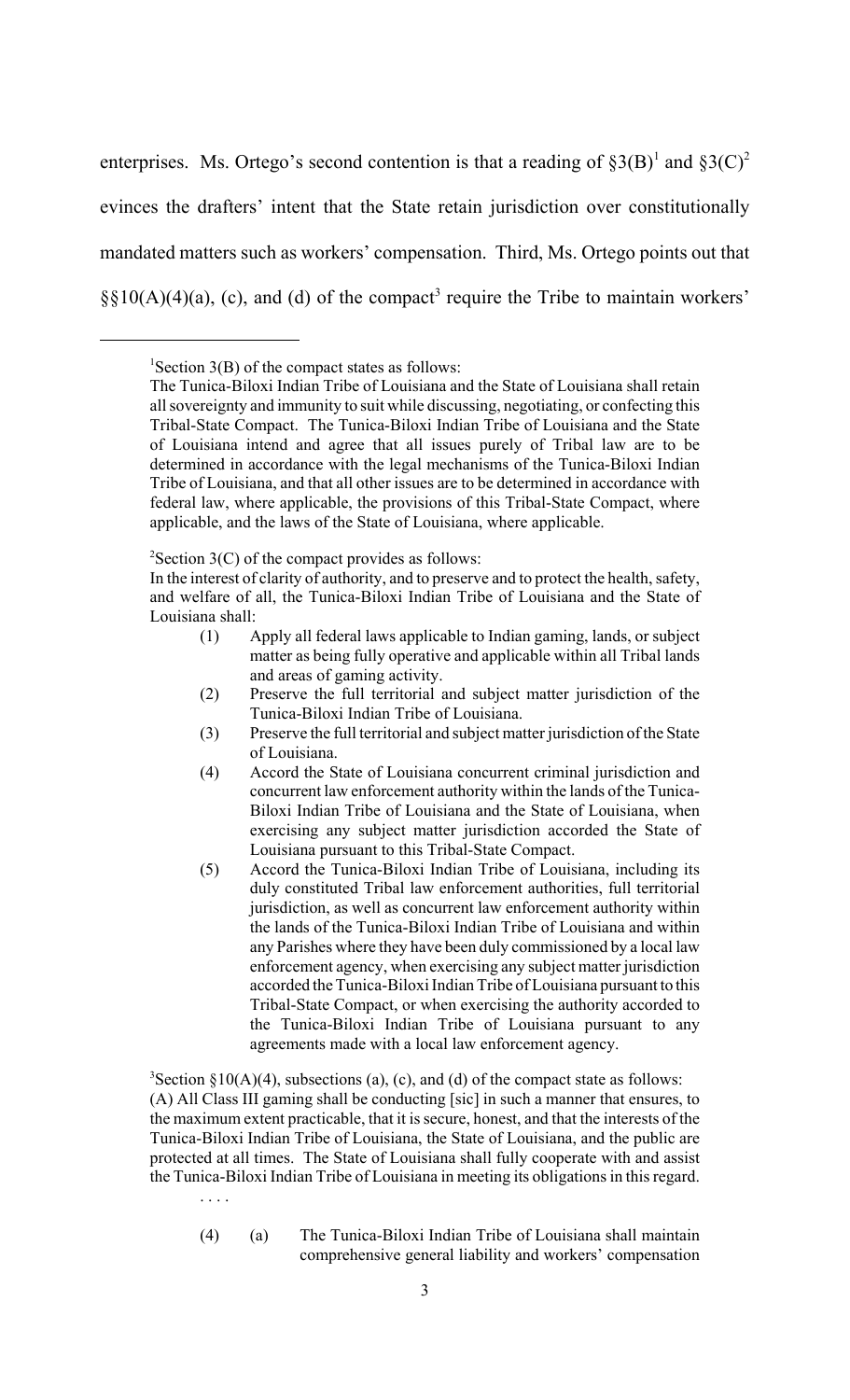compensation insurance and mandate that the terms of each policy preclude the Tribe from claiming sovereign immunity in defense of liability. Ms. Ortego argues that these provisions of the compact suggest that the Tribe does not have sovereign immunity with respect to workers' compensation claims such as hers. Fourth, Ms. Ortego points out that  $\S2(H)^4$  plainly indicates that the State did not cede its jurisdiction over workers' compensation claims to the Tribe. In her fifth argument, Ms. Ortego points out that  $\S 10(A)(6)^5$  of the compact gives the Tribe jurisdiction over tort claims initiated by casino patrons. She notes that this jurisdiction is expressly given and contends that a similar grant of workers' compensation jurisdiction to the

> insurance coverage from any admitted or authorized insurer subject to direct action under Louisiana law. Such policies shall maintain ample liability and property loss coverage to protect against any foreseeable loss or risk. Such insurance policies shall not be on an claims-made basis. The coverage for such loss or risk shall be the greater of \$4,000,000 or twice the insurable risk of the insured.

- (c) The gaming management company and all other entities contracting with the Tunica-Biloxi Indian Tribe of Louisiana shall maintain such policies of comprehensive general liability and workers' compensation insurance as required by State law, and shall maintain proof of such continuous coverage.
- (d) Each such policy of insurance, shall contain, or be deemed to contain, an exclusion that the insurer or the insured shall not be entitled to make any claim of sovereign immunity in defense of liability, but shall be liable, including court costs and attorneys' fees incurred by the State of Louisiana, for its insured, as though the insured were a Louisiana domiciliary, as well as a provision requiring immediate notice to the State of Louisiana and the Tunica-Biloxi Indian Tribe of Louisiana of any change in coverage or default or delay in payment of premium or other occurrence which threatens the continuity or amount of coverage.

4 Section 2(H) of the compact states as follows:

. . . .

The jurisdiction and waiver of sovereign immunity provided by this Tribal-State Compact shall be strictly limited to matters and issues arising directly from this Tribal-State Compact.

 ${}^{5}$ Section 10(A)(6) of the compact states as follows:

The Tunica-Biloxi Indian Tribe of Louisiana shall maintain reasonable procedures for the disposition of tort claims arising from alleged injuries to patrons of its gaming facilities and operation. The Tunica-Biloxi Indian Tribe of Louisiana shall not be deemed to have waived its sovereign immunity from suit with respect to such claims by virtue of any provision of this Tribal-State Compact, but may adopt a remedial system analogous to that available for similar claims arising against the State of Louisiana.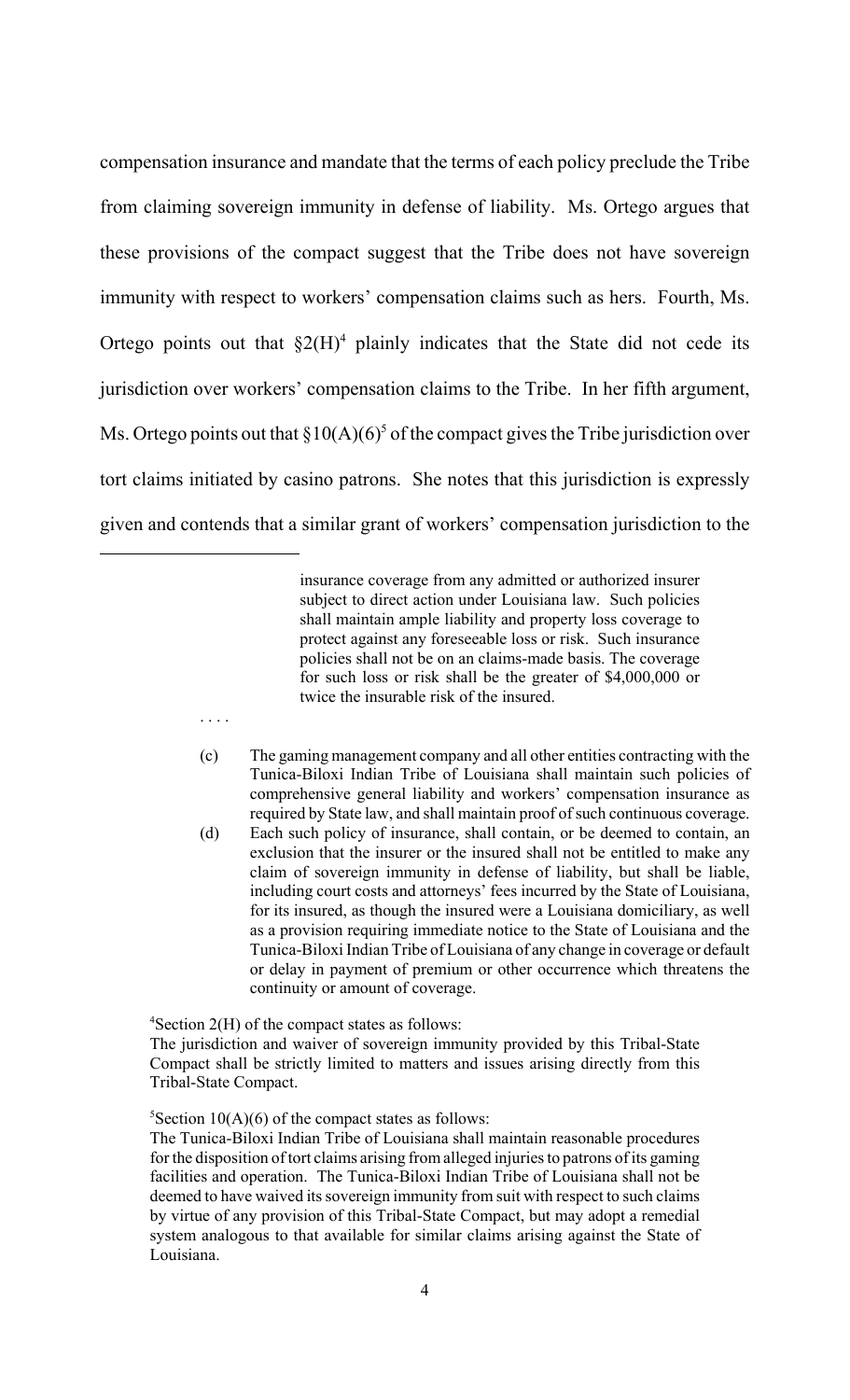Tribe would have likewise been expressly conferred by the compact. Ms. Ortego observes that the compact is silent with respect to workers' compensation jurisdiction; as such, one could infer that it was not given to the Tribe. Finally, Ms. Ortego emphasizes that according to its terms<sup>6</sup>, the compact could only be amended by a written instrument signed by the tribal chairman and by the governor of Louisiana, with the Secretary of the Interior's approval. Ms. Ortego notes that the compact comprises the entire agreement between the Tribe and the State of Louisiana, and the newly enacted ordinance purporting to give the Tribe exclusive jurisdiction over workers' compensation matters cannot supercede the compact because the ordinance was not signed by the governor of Louisiana and was not approved by the Secretary of the Interior. Ms. Ortego cites each of the above portions of the compact in support of her position that her claim should have been allowed to proceed in a Louisiana workers' compensation court.

In reviewing the propriety of a workers' compensation judge's ruling as to factual issues, an appellate court employs the manifest error—clearly wrong standard, as set forth by the Louisiana Supreme Court in *Rosell v. ESCO*, 549 So.2d 840 (La.1989). *Whitlow v. The Shreveport Times*, 02-1215 (La.App. 3 Cir. 4/23/03), 843 So.2d 665, *writ denied*, 03-1406 (La. 9/19/03), 853 So.2d 647. However, where a party contends that a ruling is incorrect due to errors of law, the appellate court must ascertain whether the ruling in question was legally correct. *Belaire v. Don Shetler*

<sup>6</sup> Section 2 of the compact states, in pertinent part, as follows:

<sup>(</sup>I)Relative to the conduct of Class III gaming, this Tribal-State Compact constitutes the entire agreement between the Tunica-Biloxi Indian Tribe of Louisiana and the State of Louisiana, and supersedes all prior written and oral agreements. This Tribal-State Compact may be amended only through a written instrument that is signed by the Tribal Chairman of the Tunica-Biloxi Indian Tribe of Louisiana and by the Governor of the State of Louisiana, and that is approved by the Secretary of the Interior of the United States of America.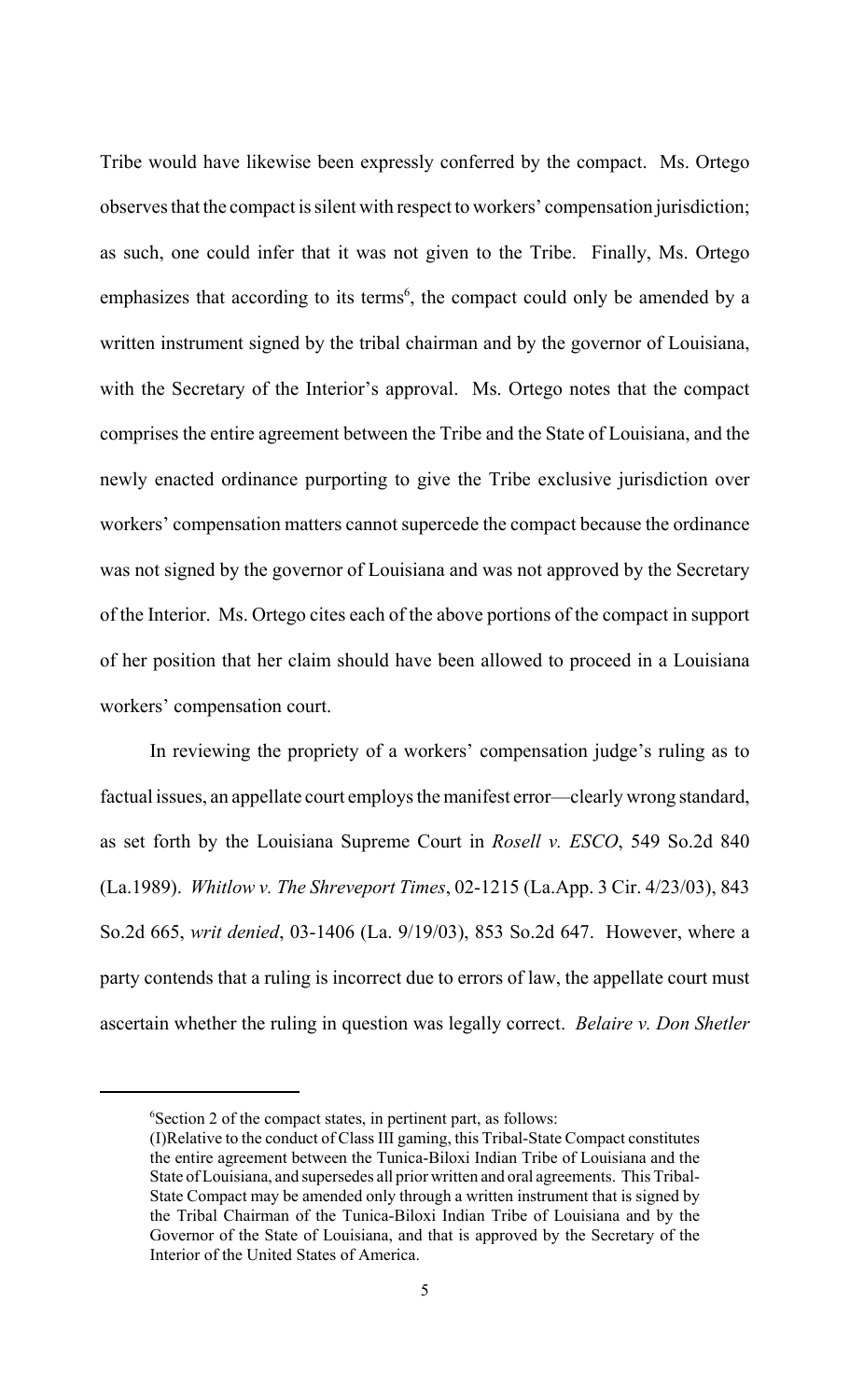*Olds Buick Chevrolet*, 02-1152 (La.App. 3 Cir. 6/4/03), 847 So.2d 723.

 The Tribe based its exception of lack of subject matter jurisdiction on the doctrines of tribal sovereign immunity and exhaustion of tribal remedies. These doctrines were born of and developed by the federal jurisprudence. Our determination as to the legal correctness of the workers' compensation judge's ruling requires that we examine the relevant federal case law and the scant relevant jurisprudence of Louisiana courts.

In *Santa Clara Pueblo v. Martinez*, 436 U.S. 49, 98 S.Ct. 1670 (1978), the United States Supreme Court outlined the history of the grant of sovereign immunity, usually conferred upon the States and foreign nations, to recognized Native American tribes. The Supreme Court observed that "[a]s separate sovereigns pre-existing the Constitution, tribes have historically been regarded as unconstrained by those constitutional provisions framed specifically as limitations on federal or state authority." *Id*. at 56, 98 S.Ct. at 1675-76. The Court further noted that:

Indian tribes are "distinct, independent political communities, retaining their original natural rights" in matters of local selfgovernment. *Worcester v. Georgia*, 6 Pet. 515, 559, 8 L.Ed. 483 (1832); see *United States v. Mazurie*, 419 U.S. 544, 557, 95 S.Ct. 710, 717, 42 L.Ed.2d 706 (1975); F. Cohen, Handbook of Federal Indian Law 122- 123 (1945). Although no longer "possessed of the full attributes of sovereignty," they remain a "separate people, with the power of regulating their internal and social relations." *United States v. Kagama*, 118 U.S. 375, 381-382, 6 S.Ct. 1109, 1112-1113, 30 L.Ed. 228 (1886). See *United States v. Wheeler*, 435 U.S. 313, 98 S.Ct. 1079, 55 L.Ed.2d 303 (1978).

*Id*. at 55, 98 S.Ct. at 1675. Moreover, the Court provided the following description of tribal sovereign immunity and the means by which a tribe might become susceptible to suit:

Indian tribes have long been recognized as possessing the common-law immunity from suit traditionally enjoyed by sovereign powers. *Turner v. United States*, 248 U.S. 354, 358, 39 S.Ct. 109, 110,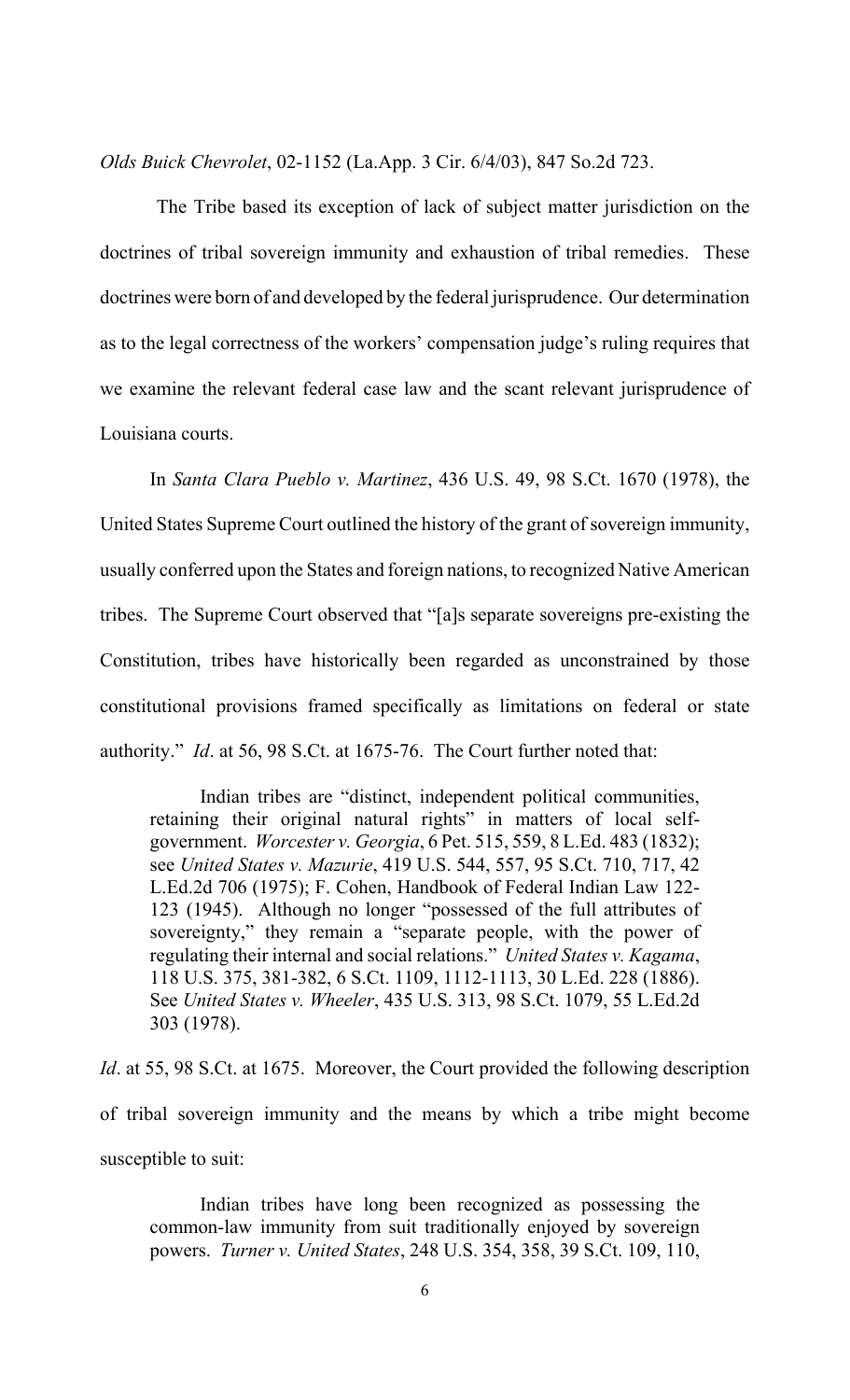63 L.Ed. 291 (1919); *United States v. United States Fidelity & Guaranty Co.*, 309 U.S. 506, 512-513, 60 S.Ct. 653, 656, 84 L.Ed. 894 (1940); *Puyallup Tribe, Inc. v. Washington Dept. of Game*, 433 U.S. 165, 172- 173, 97 S.Ct. 2616, 2620-2621, 53 L.Ed.2d 667 (1977). This aspect of tribal sovereignty, like all others, is subject to the superior and plenary control of Congress. But "without congressional authorization," the "Indian Nations are exempt from suit." *United States v. United States Fidelity & Guaranty Co.*, *supra*, 309 U.S., at 512, 60 S.Ct. at 656.

It is settled that a waiver of sovereign immunity "'cannot be implied but must be unequivocally expressed.'" *United States v. Testan*, 424 U.S. 392, 399, 96 S.Ct. 948, 953, 47 L.Ed.2d 114 (1976), quoting, *United States v. King*, 395 U.S. 1, 4, 89 S.Ct. 1501, 1502, 23 L.Ed.2d 52 (1969).

*Id*. at 58-59, 98 S.Ct. at 1677.

In *Santa Clara Pueblo*, the Supreme Court determined the susceptibility of a

Native American tribe to suit by one of its own members. Three years after its

decision in *Santa Clara Pueblo*, the Supreme Court was called upon to delimit tribal

jurisdiction over non-members. In *Montana v. United States*, 450 U.S. 544, 565-566,

101 S.Ct. 1245, 1258 (1981), the Court issued the following criteria for exercise of

such jurisdiction:

To be sure, Indian tribes retain inherent sovereign power to exercise some forms of civil jurisdiction over non-Indians on their reservations, even on non-Indian fee lands. A tribe may regulate, through taxation, licensing, or other means, the activities of nonmembers who enter consensual relationships with the tribe or its members, through commercial dealing, contracts, leases, or other arrangements. *Williams v. Lee*, [358 U.S. 217,] 223 [, 79 S.Ct. 269, 272 (1959)]; *Morris v. Hitchcock*, 194 U.S. 384, 24 S.Ct. 712, 48 L.Ed. 1030; *Buster v. Wright*, 135 F. 947, 950 (CA8); see *Washington v. Confederated Tribes of Colville Indian Reservation*, 447 U.S. 134, 152-154, 100 S.Ct. 2069, 2080-2082, 65 L.Ed.2d 10. A tribe may also retain inherent power to exercise civil authority over the conduct of non-Indians on fee lands within its reservation when that conduct threatens or has some direct effect on the political integrity, the economic security, or the health or welfare of the tribe. See *Fisher v. District Court*, 424 U.S. 382, 386, 96 S.Ct. 943, 946, 47 L.Ed.2d 106; *Williams v. Lee*, *supra*, at 220, 79 S.Ct., at 270; *Montana Catholic Missions v. Missoula County*, 200 U.S. 118, 128-129, 26 S.Ct. 197, 200-201, 50 L.Ed. 398; *Thomas v. Gay*, 169 U.S. 264, 273, 18 S.Ct. 340, 343, 42 L.Ed. 740.

The Supreme Court elaborated upon the *Montana* decision in *Strate v. A-1*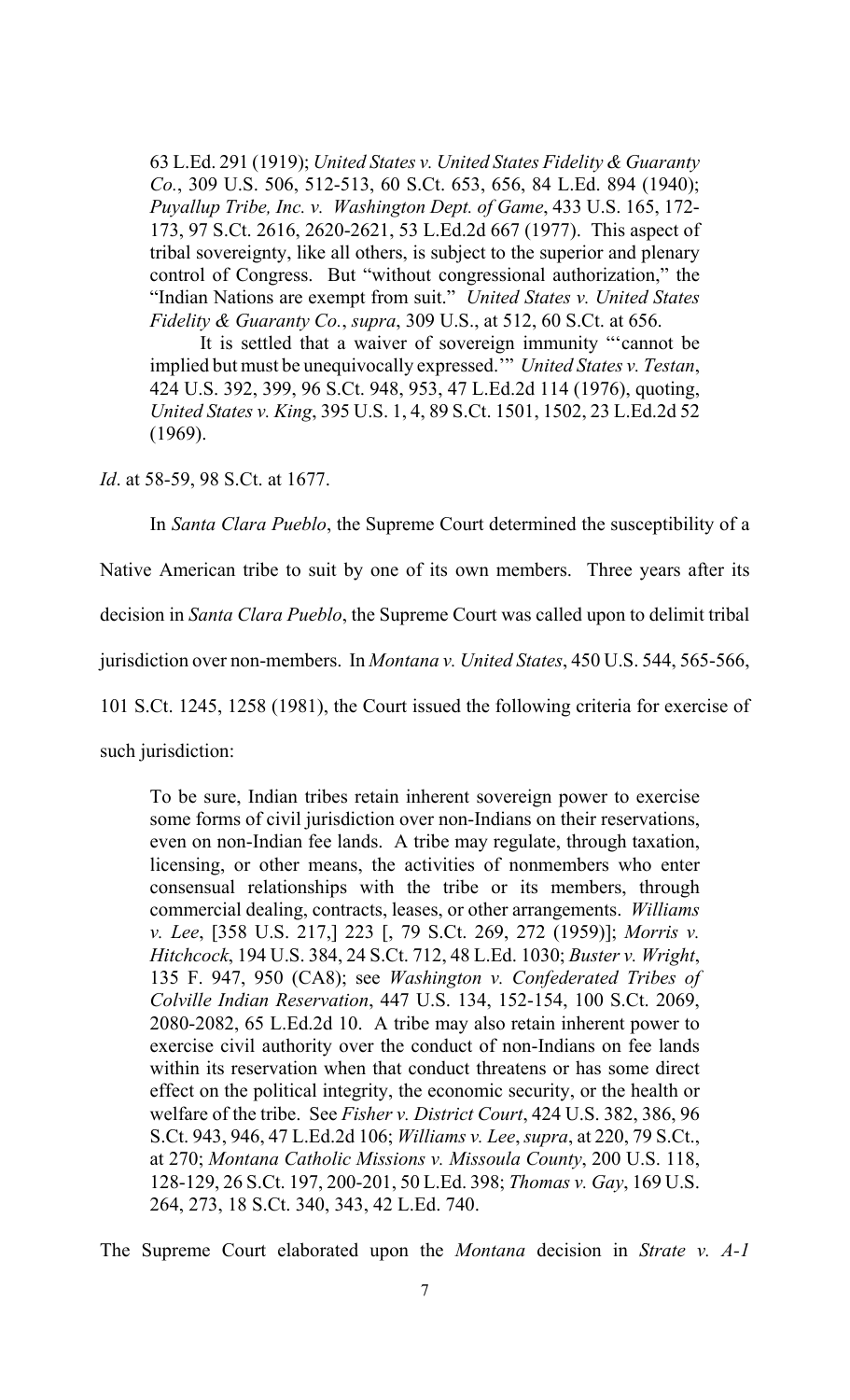*Contractors*, 520 U.S. 438, 446, 117 S.Ct. 1404, 1409-1410 (1997). Justice Ginsburg, writing for the Court, explained that:

*Montana* thus described a general rule that, absent a different congressional direction, Indian tribes lack civil authority over the conduct of nonmembers on non-Indian land within a reservation, subject to two exceptions: The first exception relates to nonmembers who enter consensual relationships with the tribe or its members; the second concerns activity that directly affects the tribe's political integrity, economic security, health, or welfare.

Justice Ginsburg added that the scope of "consensual relationships" that would subject

a non-member to tribal jurisdiction included "'commercial dealing, contracts, leases,

or other arrangements.' [*Montana*,] 450 U.S. at 565. . . ." *Strate*, 520 U.S. at 456-457,

117 S.Ct. at 1415.

The doctrine of tribal sovereign immunity has not been without its detractors.

The essence of the opposition to the doctrine was distilled by the Supreme Court in

*Kiowa Tribe of Okla. v. Manufacturing Technologies, Inc.*, 523 U.S. 751, 757-60, 118

S.Ct. 1700, 1704-1705 (1998), as follows:

The doctrine of tribal immunity came under attack a few years ago in [*Oklahoma Tax Comm'n v. Citizen Band*] *Potawatomi* [*Indian Tribe of Okla.*, 498 U.S. 505, 111 S.Ct. 905 (1991)]. The petitioner there asked us to abandon or at least narrow the doctrine because tribal businesses had become far removed from tribal self-governance and internal affairs. We retained the doctrine, however, on the theory that Congress had failed to abrogate it in order to promote economic development and self-sufficiency. *Id.*, at 510, 111 S.Ct., at 909-910. The rationale, it must be said, can be challenged as inapposite to modern, wide-ranging tribal enterprises extending well beyond traditional tribal customs and activities. . . .

There are reasons to doubt the wisdom of perpetuating the doctrine. At one time, the doctrine of tribal immunity from suit might have been thought necessary to protect nascent tribal governments from encroachments by States. In our interdependent and mobile society, however, tribal immunity extends beyond what is needed to safeguard tribal self-governance. This is evident when tribes take part in the Nation's commerce. Tribal enterprises now include ski resorts, gambling, and sales of cigarettes to non-Indians. See *Mescalero Apache Tribe v. Jones*, 411 U.S. 145, 93 S.Ct. 1267, 36 L.Ed.2d 14 (1973); *Potawatomi, supra; Seminole Tribe of Fla. v. Florida*, 517 U.S. 44, 116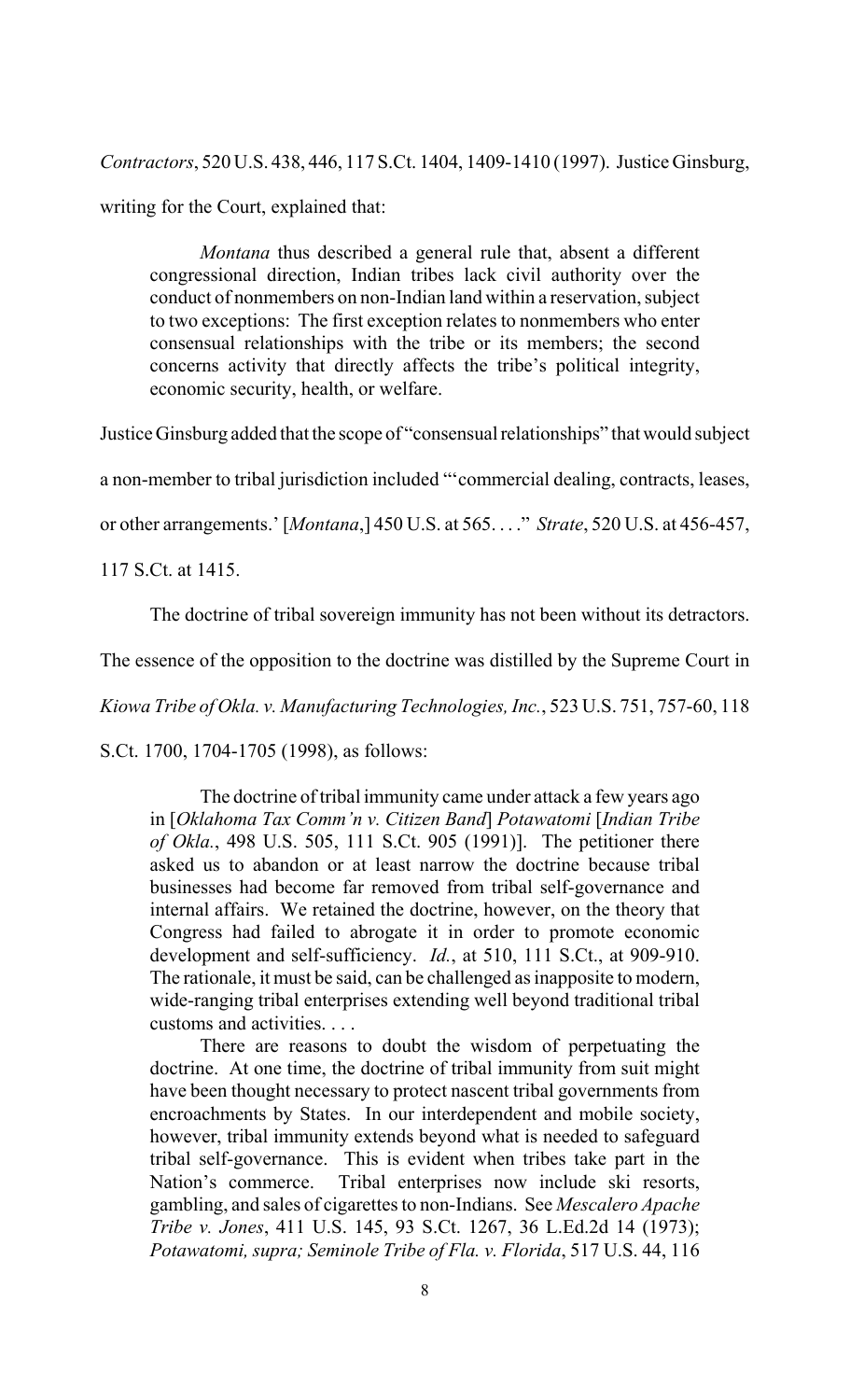S.Ct. 1114, 134 L.Ed.2d 252 (1996). In this economic context, immunity can harm those who are unaware that they are dealing with a tribe, who do not know of tribal immunity, or who have no choice in the matter, as in the case of tort victims.

These considerations might suggest a need to abrogate tribal immunity, at least as an overarching rule. Respondent does not ask us to repudiate the principle outright, but suggests instead that we confine it to reservations or to noncommercial activities. We decline to draw this distinction in this case, as we defer to the role Congress may wish to exercise in this important judgment.

. . . The capacity of the Legislative Branch to address the issue by comprehensive legislation counsels some caution by us in this area. Congress "has occasionally authorized limited classes of suits against Indian tribes" and "has always been at liberty to dispense with such tribal immunity or to limit it." *Potawatomi*, [498 U.S.] at 510, 111 S.Ct., at 910. It has not yet done so.

. . . .

In light of these concerns, we decline to revisit our case law and choose to defer to Congress.

Our research reveals no federal legislation negating the above-explained doctrine of tribal sovereign immunity.

Until its holding in *National Farmers Union Insurance Cos. v. Crow Tribe of Indians*, 471 U.S.845, 105 S.Ct. 2447 (1985), the Supreme Court had advanced only one way in which a suit brought against a Native American tribe in district court might be dismissed—sovereign immunity. However, in *National Farmers Union*, the Court announced a second means by which a suit against a tribe might be dismissed: the notion of exhaustion of tribal remedies. In *National Farmers Union*, a member of the Crow Indian Tribe brought suit against the Lodge Grass School District No. 27, a subdivision of the State of Montana, in tribal court and was awarded a judgment. The school district and its insurer, National Farmers Union, brought a suit to enjoin the enforcement of the tribal court's judgment against it in federal district court under 28 U.S.C. § 1331, claiming that tribal court had no jurisdiction over the school district and its insurer, both of whom were non-Indians. Justice Stevens, writing for the Court, commented that: "Until petitioners [i.e., the school district and its insurer] have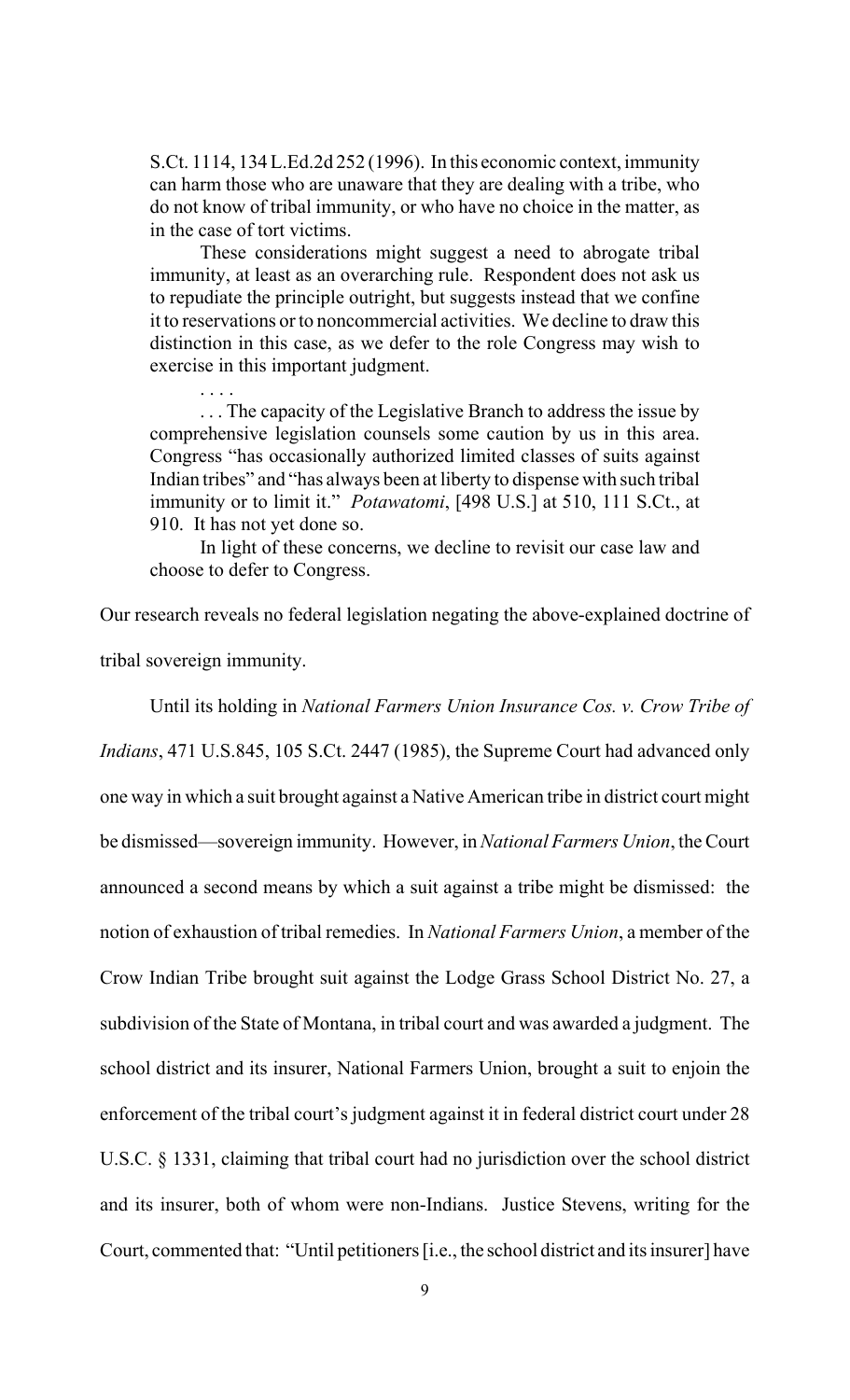exhausted the remedies available to them in the Tribal Court system . . . it would be premature for the federal court to consider any relief." *National Farmers Union*, 471 U.S. at 857, 105 S.Ct. at 2454.

In *Iowa Mutual Insurance Co. v. LaPlante*, 480 U.S. 9, 107 S.Ct. 971 (1987), the Supreme Court took under advisement a matter in which the Ninth Circuit affirmed a district court's decision to dismiss a suit against a tribe for lack of subject matter jurisdiction. In its opinion, the Court indicated that the notion of exhaustion of tribal remedies was not a function of jurisdiction but rather was a function of comity, similar to the abstention doctrine of *Colorado River Water Conservation Dist. v. United States*, 424 U.S. 800, 96 S.Ct. 1236 (1976):

As the Court's directions on remand in *National Farmers Union* indicate, the exhaustion rule enunciated in *National Farmers Union* did not deprive the federal courts of subject-matter jurisdiction. Exhaustion is required as a matter of comity, not as a jurisdictional prerequisite. In this respect, the rule is analogous to principles of abstention articulated in *Colorado River Water Conservation Dist. v. United States*, 424 U.S. 800, 96 S.Ct. 1236, 47 L.Ed.2d 483 (1976): even where there is concurrent jurisdiction in both the state and federal courts, deference to state proceedings renders it appropriate for the federal courts to decline jurisdiction in certain circumstances. In *Colorado River*, as here, strong federal policy concerns favored resolution in the nonfederal forum. See *id.*, at 819, 96 S.Ct. at 1247.

*Iowa Mutual Ins. Co.*, 480 U.S. at 16 n.8, 107 S.Ct. at 976. In accordance with the newly clarified doctrine of the exhaustion of remedies, the Court determined that the district court and the Ninth Circuit erred in dismissing the suit for lack of subject matter jurisdiction. The Court further held that the district court was required to determine whether a stay of its proceedings was necessary while tribal-court proceedings were pending or whether the suit should be dismissed pursuant to the notion of comity—*viz.*, the prudential rule enunciated in *National Farmers Union*. However, the Court instructed, "If state-court jurisdiction over Indians or activities on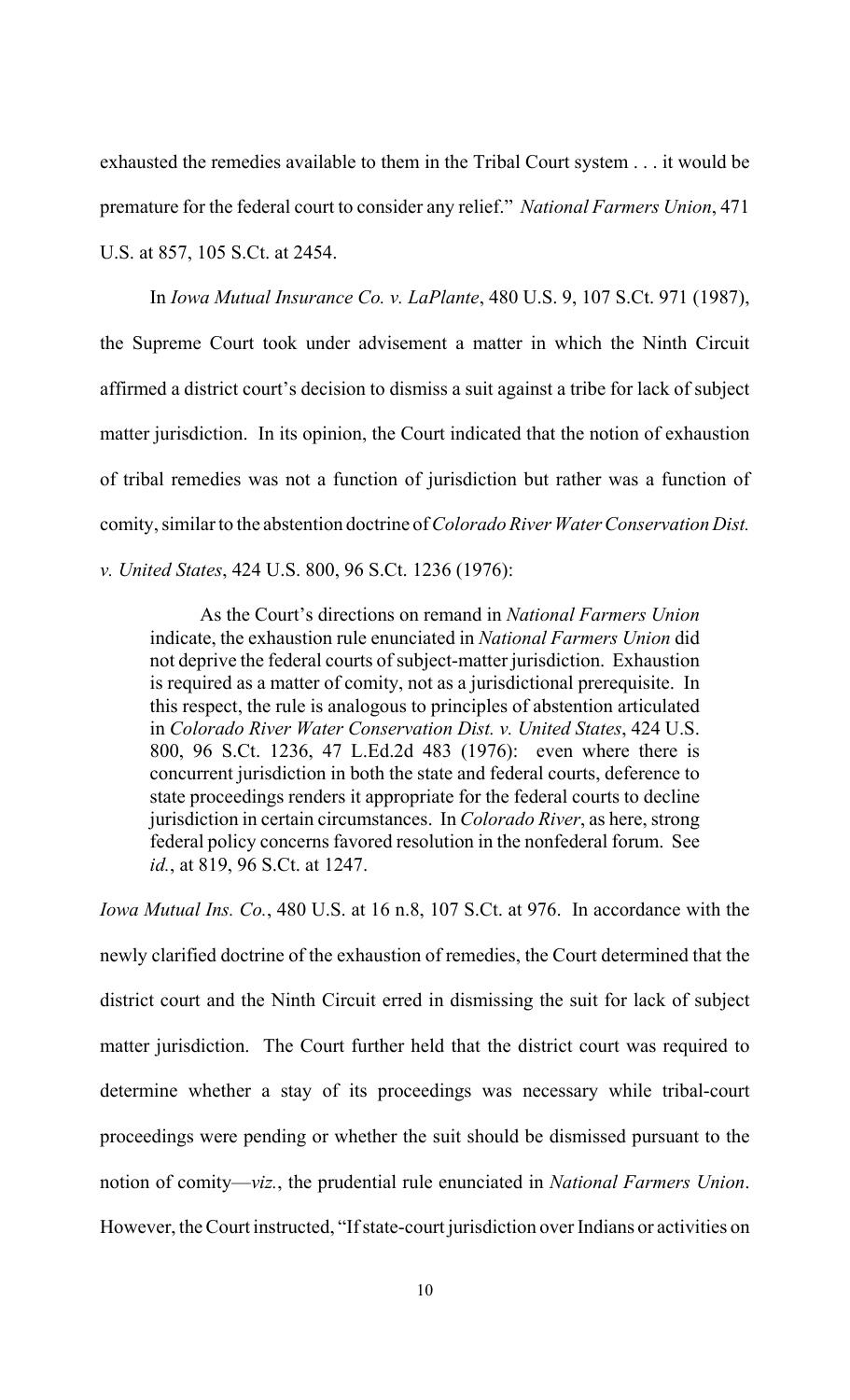Indian lands would interfere with tribal sovereignty and self-government, the state courts are generally divested of jurisdiction as a matter of federal law." *Iowa Mutual*, 460 U.S. at 15, 107 S.Ct. at 976. In sum, recalling principles set forth in *Merrion v. Jicarilla Apache Tribe*, 455 U.S. 130, 102 S.Ct. 894 (1982), and *Santa Clara Pueblo*, the *Iowa Mutual* Court stated that: "Civil jurisdiction over [the activities of non-Indians on reservation lands] presumptively lies in the tribal courts unless affirmatively limited by a specific treaty provision or federal statute." *Id.* at 18, 107 S.Ct. at 977.

The confusion that resulted from attempts to correctly apply the exhaustion doctrine was addressed nearly ten years after *Iowa Mutual*, in *Strate*, 520 U.S. 438, 117 S.Ct. 1404. Again, Justice Ginsburg, writing for the Court, explained the doctrine's application vis-à-vis the Court's prior decision in *Montana*:

The Court's recognition in *National Farmers* that tribal courts have more extensive jurisdiction in civil cases than in criminal proceedings, and of the need to inspect relevant statutes, treaties, and other materials, does not limit *Montana*'s instruction. As the Court made plain in *Montana*, the general rule and exceptions there announced govern only in the absence of a delegation of tribal authority by treaty or statute. . . . In sum, we do not extract from *National Farmers* anything more than a prudential exhaustion rule, in deference to the capacity of tribal courts "to explain to the parties the precise basis for accepting [or rejecting] jurisdiction." 471 U.S., 105 S.Ct., at 2454, 857.

*Strate*, 520 U.S. at 449-450, 117 S.Ct. at 1411. Justice Ginsburg further clarified the

interaction of *National Farmers Union*, *Iowa Mutual*, and *Montana*, stating that: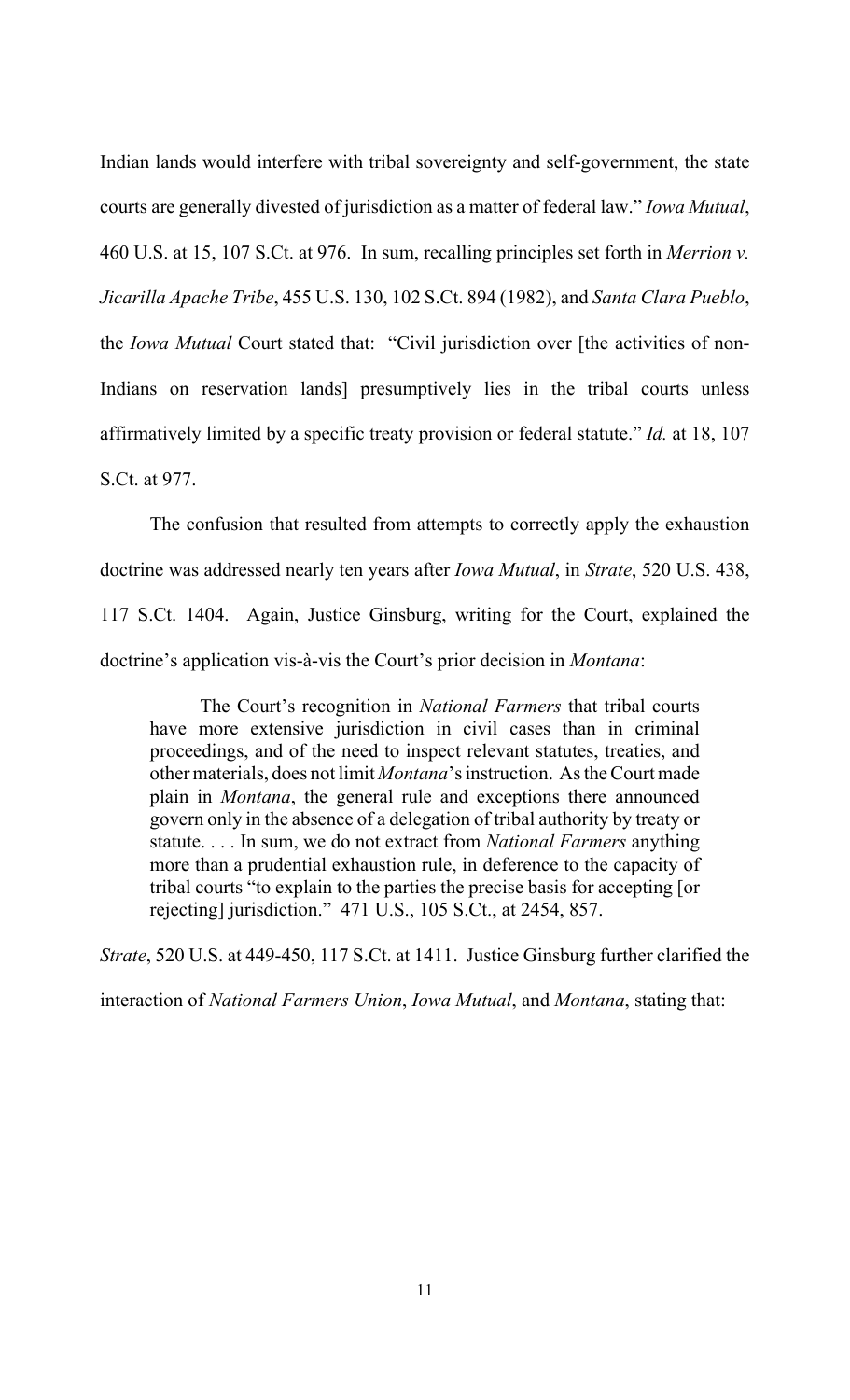*National Farmers* and *Iowa Mutual*, we conclude, are not at odds with, and do not displace, *Montana*. Both decisions describe an exhaustion rule allowing tribal courts initially to respond to an invocation of their jurisdiction; neither establishes tribal-court adjudicatory authority, even over the lawsuits involved in those cases. Accord, *Brendale v. Confederated Tribes and Bands of Yakima Nation*, 492 U.S. 408, 427, n. 10, 109 S.Ct. 2994, 3006, n. 10, 106 L.Ed.2d 343 (1989) (opinion of White, J.).

### *Strate*, 520 U.S. at 448, 117 S.Ct. at 1410.

Our review of the jurisprudence of the United States Fifth Circuit reveals that

it has not considered a case in which the relevance of the exhaustion doctrine was

questionable, such as in the present case, owing to the fact that no proceedings were

ongoing in tribal court when suit was filed in district court. However, in *Garcia v.*

*Akwesasne Housing Authority*, 268 F.3d 76, 81-82 (2d Cir. 2001), the Second Circuit,

faced with a situation comparable to the instant matter, offered the following analysis:

The Supreme Court recently explained: "Exhaustion was appropriate in [both *National Farmers* and *LaPlante*] [sic] because 'Congress is committed to a policy of supporting tribal self-government

. . . [which] favors a rule that will provide the *forum whose jurisdiction is being challenged* the first opportunity to evaluate the factual and legal bases for the challenge.'" *El Paso Natural Gas Co. v. Neztsosie*, 526 U.S. 473, 484, 143 L. Ed. 2d 635, 119 S.Ct. 1430 (1999) (quoting *National Farmers*, 471 U.S. at 856, 105 S.Ct. 2447) (emphasis added). We have expressed the "general principle" as follows: "Parties who challenge, under federal law, the jurisdiction of a tribal court to entertain a cause of action must first present their claim to the tribal court before seeking to defeat tribal jurisdiction in any collateral or parallel federal court proceeding." *Basil Cook Enters.* [*v. St. Regis Mohawk Tribe*], 117 F.3d [61] at 65 [(2d Cir. 1997)].

These cases bar interference by federal courts to defeat or circumvent the ongoing exercise of jurisdiction by tribal courts; [the plaintiff's] claims, however, are pending nowhere but in the Northern District of New York. Other circuits have required abstention even where no proceeding was pending in tribal court. See *Ninigret Dev. Corp. v. Narrangansett Indian Wetoumuck Hous. Auth.*, 207 F.3d 21, 31 (1st Cir. 2000) ("Where applicable, this prudential doctrine has force whether or not an action actually is pending in a tribal court."); *United States v. Tsosie*, 92 F.3d 1037, 1041 (10th Cir. 1996) ("The exhaustion rule does not require an action to be pending in a tribal court."); *Crawford v. Genuine Parts Co.*, 947 F.2d 1405, 1407 (9th Cir. 1991) (same); see generally Blake A. Watson, *The Curious Case of*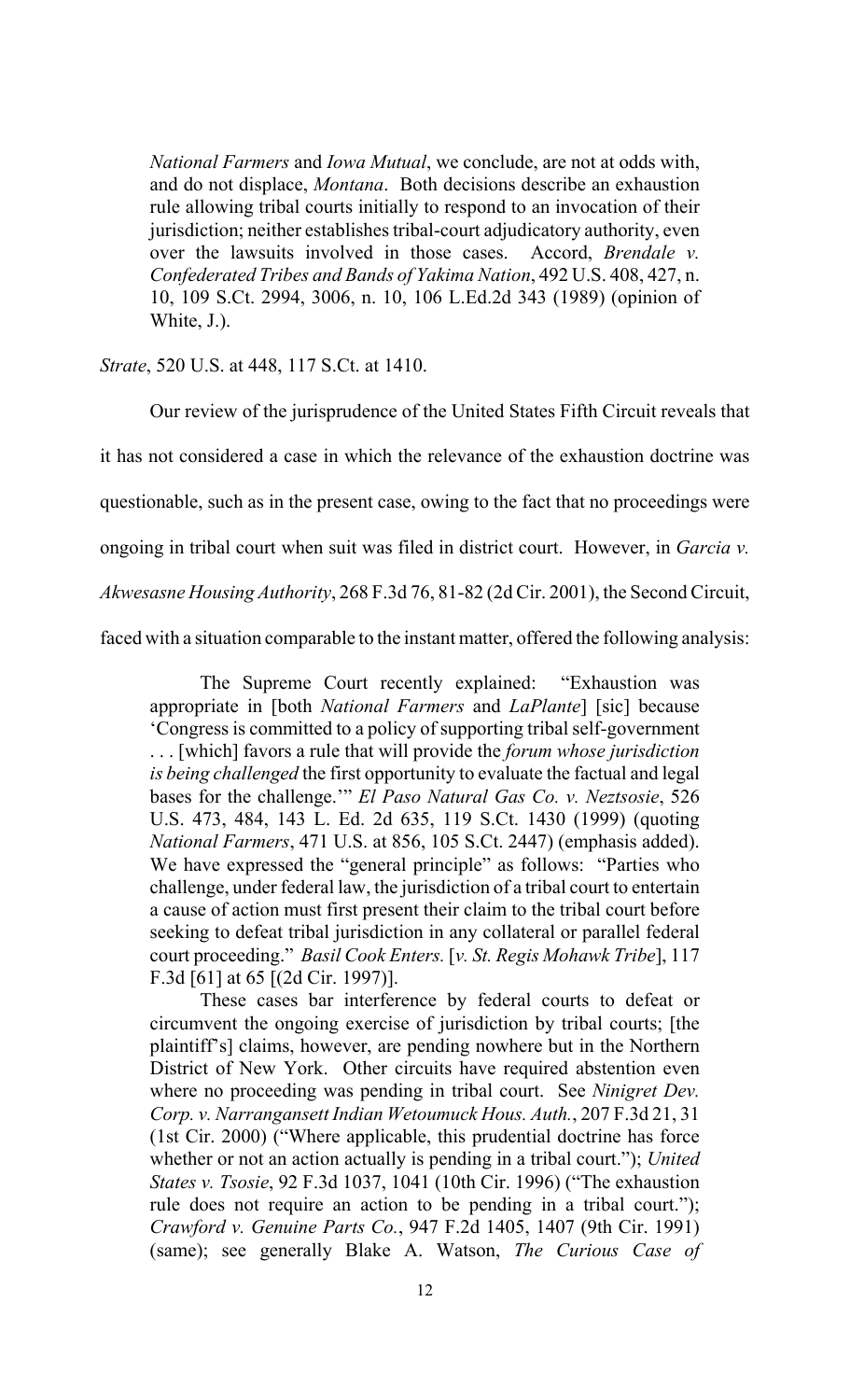*Disappearing Federal Jurisdiction over Federal Enforcement of Federal Law: A Vehicle for Reassessment of the Tribal Exhaustion Abstention Doctrine*, 80 Marq. L. Rev. 531, 579-80 (1997). These courts impose the exhaustion rule in any action over which a tribal court might have had "concurrent jurisdiction" if the plaintiff had chosen the tribal forum. *Tsosie*, 92 F.3d at 1042; see also *Crawford*, 947 F.2d at 1407; *Ninigret Dev. Corp.*, 207 F.3d at 31.

In *Garcia*, the Second Circuit found that because the plaintiff's claims were based on federal law—the Age Discrimination in Employment Act—instead of tribal law, abstention was not warranted due to the federal courts' "virtually unflagging obligation . . . to exercise [their] jurisdiction." *Garcia*, 268 F.3d at 82 (citing *Colorado River Water Conservation Dist.*, 424 U.S. 800, 817, 96 S.Ct. 1236). At the districtcourt level, the Tribe's motion to dismiss for lack of subject matter jurisdiction had been granted. The Second Circuit upheld the trial court's determination, not on exhaustion principles, but based on a finding that the Tribe had not waived its sovereign immunity.

We turn now to the interpretations that Louisiana courts have given to the federally developed concepts of sovereign immunity and exhaustion of tribal remedies. The courts of this State have not had many occasions on which to examine the intersection of state and tribal jurisdiction. In *Barbry v. Dauzat*, 576 So.2d 1013 (La.App. 3 Cir.), *writ denied*, 578 So.2d 136 (La.1991), the appeal focused on the propriety of the trial court's determination that the State had jurisdiction over a certain child custody case pursuant to the terms of the Indian Child Welfare Act ("ICWA"). The trial court recognized that the tribal courts had jurisdiction in some instances; however, the applicable federal statute clearly excluded from tribal jurisdiction those matters in which child custody had been granted in a divorce proceeding, as was the situation on appeal. A panel of this court upheld the district court's determination, citing the language of the ICWA, 25 U.S.C. § 1903(1), which expressly withholds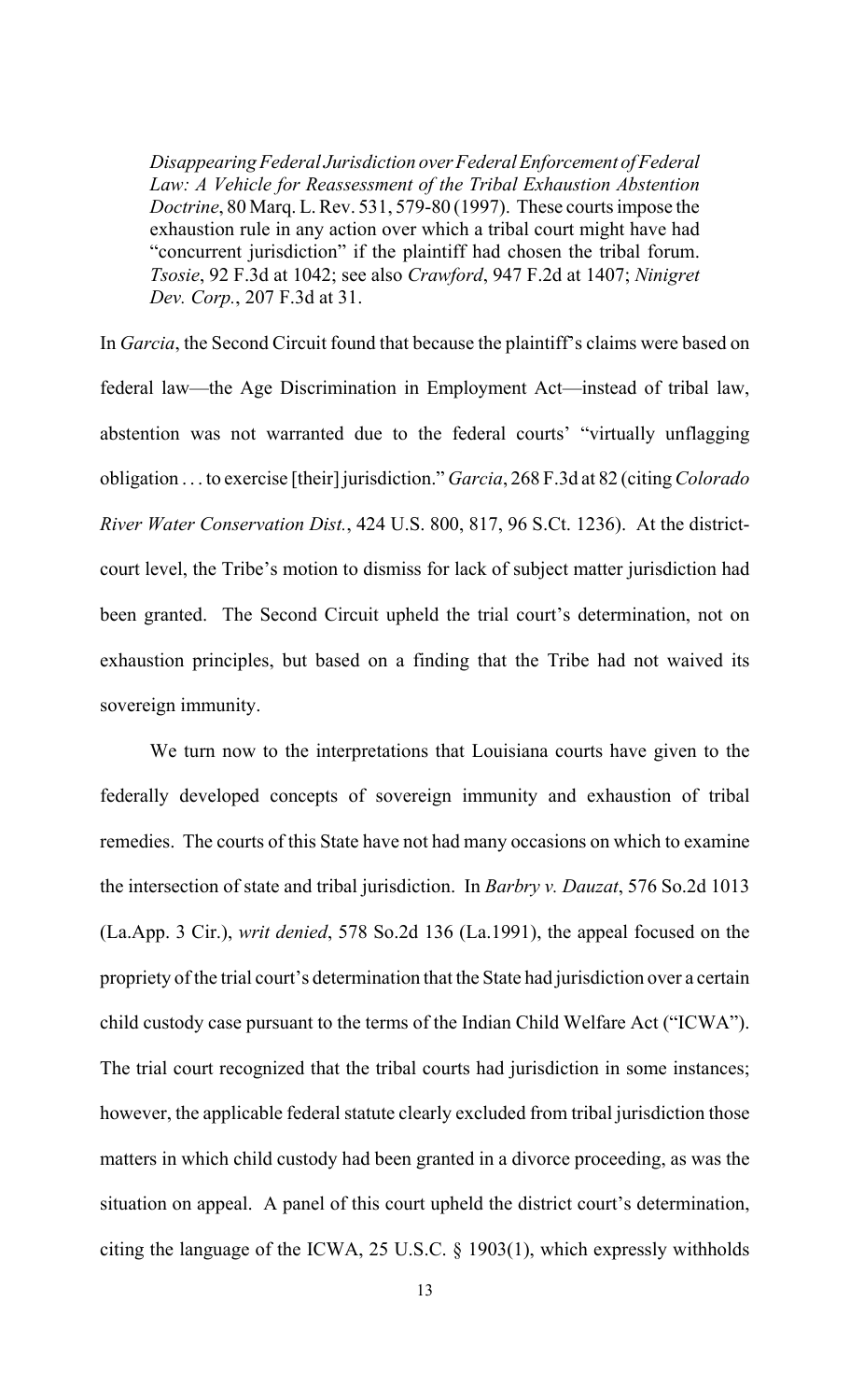jurisdiction from the tribal courts for purposes of child custody where placement was made in a divorce proceeding in state court pursuant to 25 U.S.C. § 1911(a).

The circumstances surrounding the appeal in the matter of *Bonnette v. Tunica-Biloxi Indians*, 02-919, c/w 02-920, 02-921 (La.App. 3 Cir. 5/28/03), So.2d, were very similar to those of the instant appeal before this court. In *Bonnette*, employees of the Tunica-Biloxi Tribe brought suit against their employer, asserting that the Tribal-State compact regarding Class III gaming activities included a waiver of sovereign immunity. The Tribe filed an exception of lack of subject matter jurisdiction, which the trial court granted. On appeal, a panel of this court reviewed the United States Supreme Court's decisions regarding sovereign immunity, pointing out that, according to *C&L Enterprises Inc. v. Citizen Band Potawatomi Indian Tribe of Okla.*, 532 U.S. 411, 121 S.Ct. 1589 (2001), sovereign immunity must be expressly waived; moreover, pursuant to *Nevada v. Hicks*, 533 U.S. 353, 121 S.Ct. 2304 (2001), a tribe "may still exercise civil jurisdiction over nonmembers who maintain consensual relationships with the tribe or its members or when it is necessary to protect tribal self-government or to control internal relations." *Bonnette*, So.2d at \_\_\_. After examining the compact at issue, the reviewing panel of this court determined that the trial court did not err in granting the Tribe's exception of lack of subject matter jurisdiction because the Tribe had not waived its sovereign immunity via the compact. The companion cases to *Bonnette*, *Dunn v. Tunica-Biloxi Indians*, 02-920 (La.App. 3 Cir. 5/28/03), \_\_\_So.2d \_\_\_, and *Jeansonne v. New Horizon Kids Quest, Inc.*, 02-921 (La.App. 5/28/03), \_\_\_So.2d \_\_\_, were procedurally identical to *Bonnette* and were decided by the same panel of this court. The trial court's decision in *Dunn* and in *Jeansonne* to grant an exception of lack of subject matter jurisdiction was affirmed "[f]or the reasons expressed in *Bonnette* . . . ." *Dunn*, So.2d\_\_;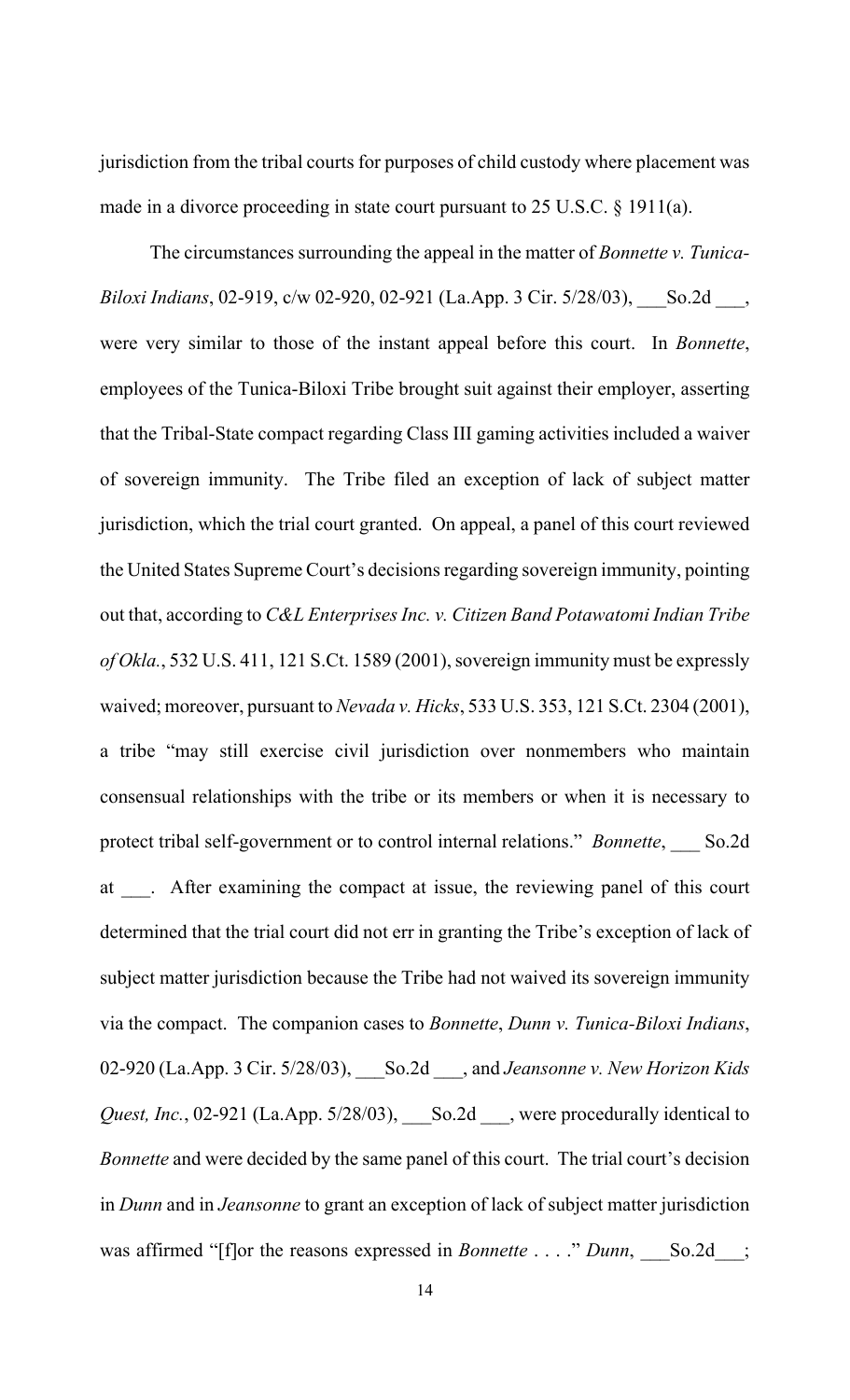*Jeansonne*, \_\_\_So.2d\_\_\_. *But see Wyble v. Tunica Biloxi Gaming Econ. Dev.*, 00-534 (La.App. 3 Cir. 11/2/00), 776 So.2d 501 (employee sued employer-Tribe in Louisiana workers' compensation court; Tribe raised no objections as to the court's subject matter jurisdiction).

In the present appeal, Ms. Ortego has cited several provisions of the compact between the State of Louisiana and the Tunica-Biloxi Tribe in support of her contention that the workers' compensation judge erred as a matter of law in granting the Tribe's exception of lack of subject matter jurisdiction because the State of Louisiana retained jurisdiction over workers' compensation proceedings involving tribal employees.

Our examination of the compact reveals that the Tribe did not waive its sovereign immunity with respect to its employees' workers' compensation claims. Contrary to Ms. Ortego's first argument on appeal, the compact's silence on this issue does not mean that Louisiana law applies. As the Supreme Court noted in *Santa Clara Pueblo*, 436 U.S. 49, 98 S.Ct. 1670, tribal sovereign immunity cannot be inferred—instead, it must be expressly waived. The compact's silence with respect to tribal employees' workers' compensation claims does not constitute an express waiver. The Tribe retains jurisdiction in this area through operation of the doctrine of tribal sovereign immunity.

Ms. Ortego's second argument is that  $\S$ §3(B) and (C) of the compact evince the intent that the State retain jurisdiction over workers' compensation claims. Our reading of these sections is at odds with Ms. Ortego's proposal. Section 3(C) merely indicates that the State retains jurisdiction in those matters in which it previously exercised jurisdiction. Section 3(C) also states that the Tribe retains its jurisdiction,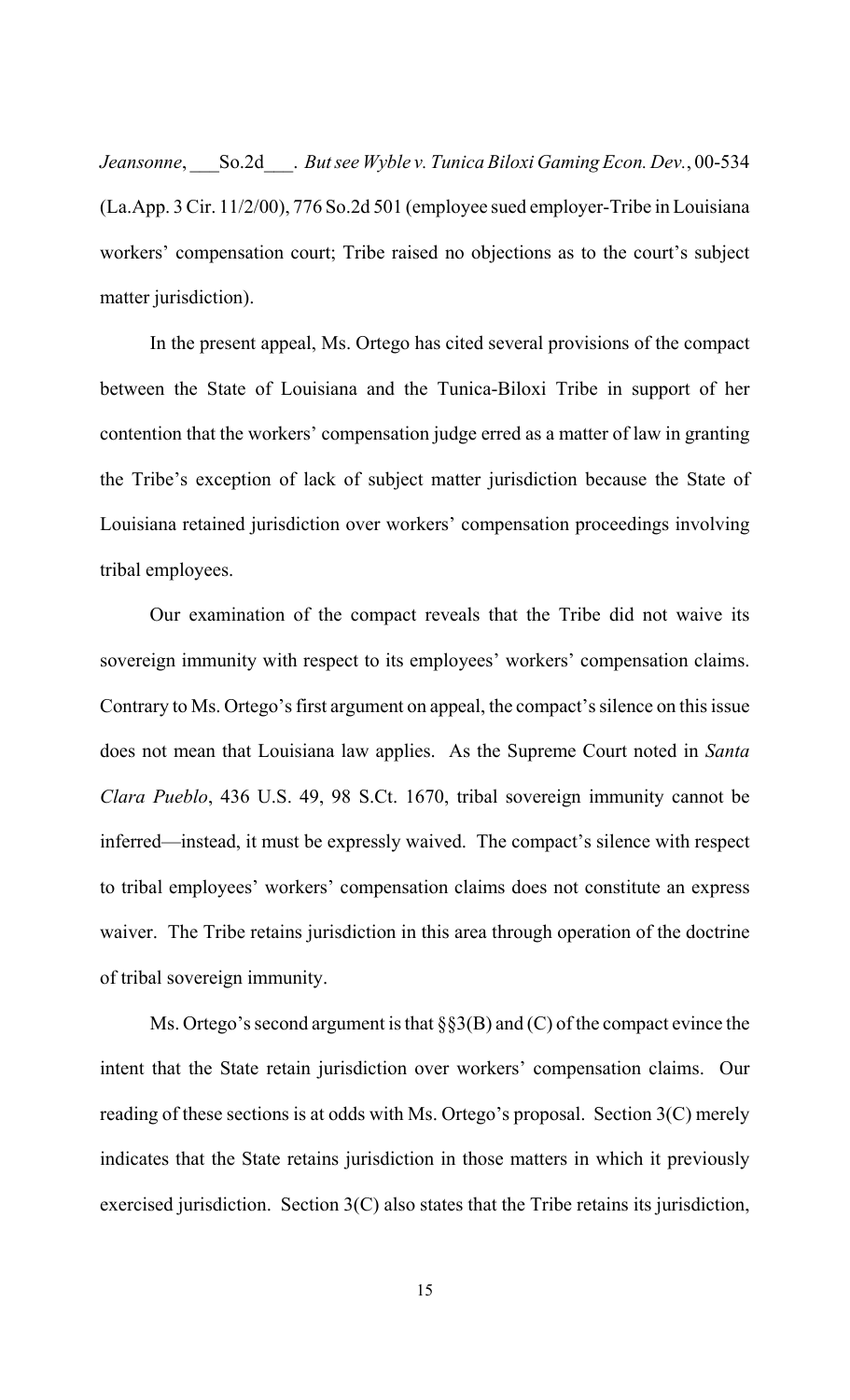which, applying the principles outlined in *Montana* and *Strate*, above, includes jurisdiction over workers' compensation claims.

In her third argument, Ms. Ortego points to those sections of the compact requiring the Tribe to carry workers' compensation insurance that, by its terms, precludes the Tribe from asserting the defense of sovereign immunity in defense of liability. Ms. Ortego argues in an extrapolation of these sections, that the Tribe does not have sovereign immunity over workers' compensation claims. Based upon our reading of the compact, these provisions do not imply that the defense of sovereign immunity is not available to the Tribe in case of litigation; instead, it indicates that the Tribe may not assert sovereign liability in an attempt to avoid paying on the policy. Moreover, the newly approved tribal ordinance at issue herein mandates that tribal courts apply Louisiana workers' compensation law in deciding workers' compensation disputes; as such, the Tribe, just as any other employer, would rely upon its workers' compensation insurance in payment of claims in appropriate cases.

Ms. Ortego further contends that  $\S2(H)$  of the compact, reproduced in footnote 4, clearly indicates that the State did not transfer its workers' compensation jursidiction to the Tribe. We note that this section pertains to enforcement of the provisions of the compact itself—i.e., in the event that the State sued the Tribe to enforce the compact, the Tribe could not assert the defense of sovereign immunity, and vice versa. Nothing in  $\S2(H)$  indicates that the State or the Tribe waived their respective immunity as to matters other than enforcement of the compact terms.

In her fifth argument on appeal, Ms. Ortego contends that the Tribe was given jurisdiction over tort claims in  $\S10(A)(6)$  of the compact and that a similar grant of workers' compensation jurisdiction to the Tribe would have been express, as well. Jurisdiction over workers' compensation was not the State's to give away. According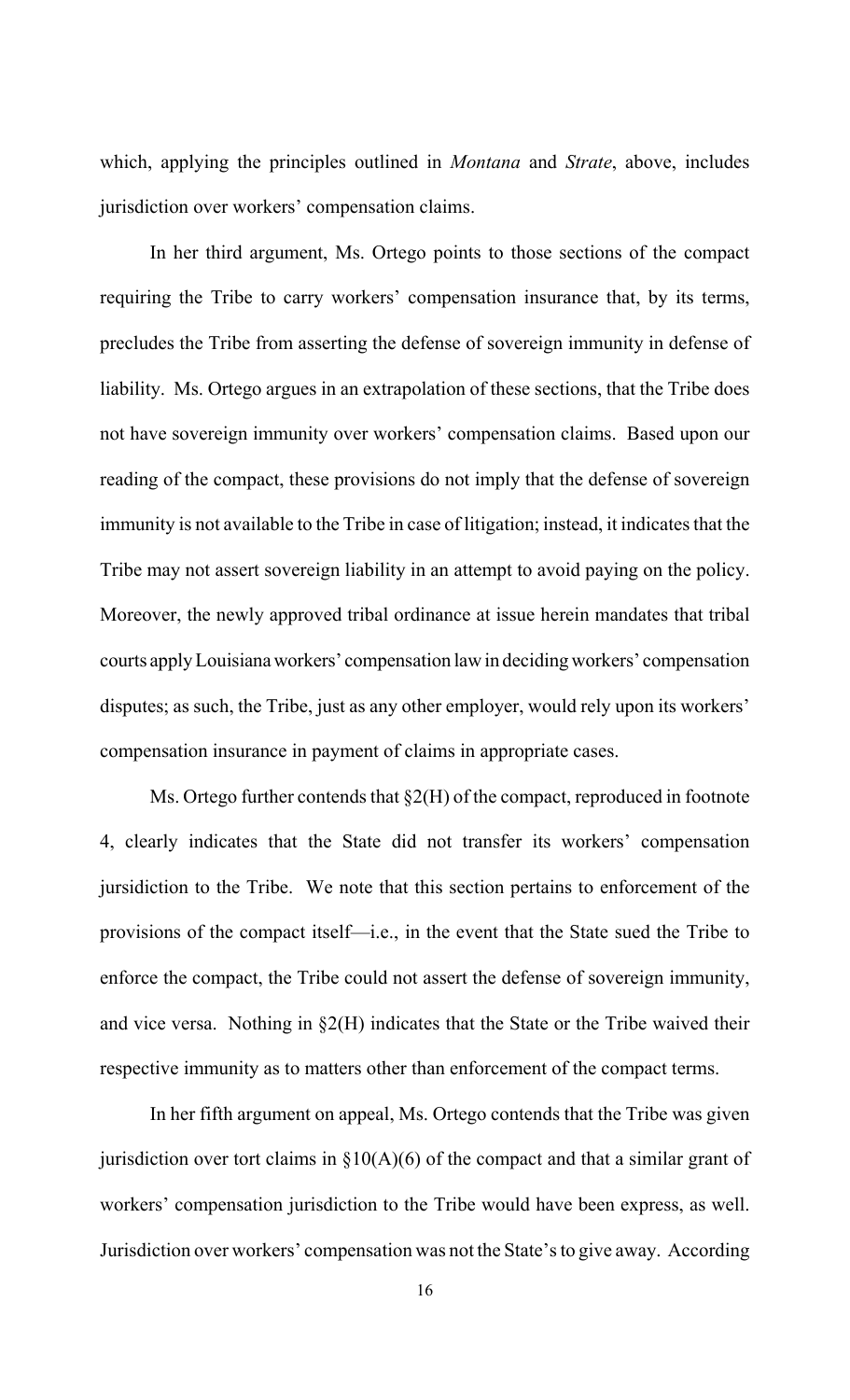to the above-cited Supreme Court decisions, the Tribe, not the State, has civil jurisdiction over disputes arising from its consensual relationships with others, even non-members, by virtue of its sovereign status. The Court has also stated that the Tribe would be subject to suit in federal and state courts via an express waiver of the immunity that stems from its sovereign status. No such waiver was given in the instant matter on appeal; as such, the Tribe retained its workers' compensation jurisdiction.

Finally, Ms. Ortego contends that the ordinance declaring the Tribe's intention to exercise sole jurisdiction over workers' compensation claims could not have amended the compact between the Tribe and the State because it was neither signed by the proper dignitaries nor approved by the Secretary of the Interior<sup>7</sup>. We agree with Ms. Ortego's assertion that the ordinance at issue did not change the terms of the compact. However, in this situation, it was not necessary for the ordinance to do so. The Tribe already has jurisdiction over workers' compensation claims owing to its status as a sovereign recognized by the United States, not as a result of this compact. The ordinance merely reaffirms the Tribe's jurisdiction over such matters and mandates that the tribal courts will apply Louisiana workers' compensation law in deciding disputes in this area. Ms. Ortego will therefore receive the benefit of Louisiana workers' compensation law whether her case proceeds in Louisiana courts or in the tribal courts of the Tunica-Biloxi Nation.

<sup>&</sup>lt;sup>7</sup>The text of the Tribal Ordinance, entitled "An Ordinance to Adopt Title 23, Chapter 10 of the Louisiana Revised Statutes Concerning Workers' Compensation," is as follows:

All of Title 23, Chapter 10 of the Louisiana Revised Statutes, shall be adopted as the law applicable to any workers' compensation claims that arise in the jurisdiction of the Tunica-Biloxi Tribal Court. All of Part IV, "Administration of Claims", including, but not limited to Subpart A, "Office of Workers' Compensation Administration" and Subpart B, "Claim Resolution" and all of their subsections, shall be amended so that any reference to administration by a Hearing Officer and/or the Workers' Compensation Administration, shall be deleted. The Administration of Workers' Compensation Act shall be by the Tunica-Biloxi Tribal Court.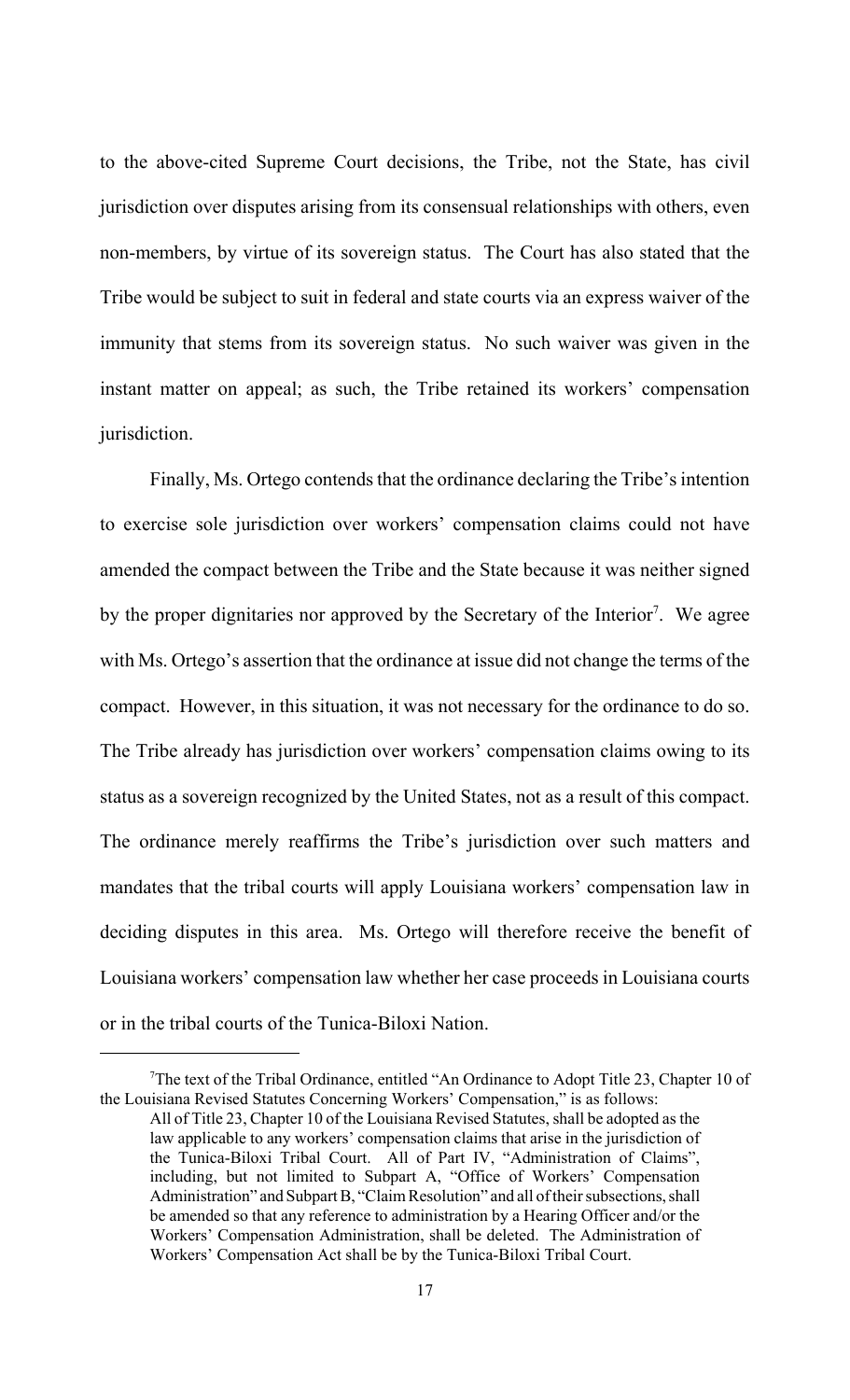Based upon the above considerations, we do not find that the workers' compensation judge erred as a matter of law in granting the Tribe's exception of lack of subject matter jurisdiction. However, because the Tribe did not assert only one principle in support of its claim that the workers' compensation court lacked subject matter jurisdiction over Ms. Ortego's claim, it is necessary to emphasize the precise reasoning employed in reaching this conclusion, for the sake of clarity.

The Tribe asserted in its exception of lack of subject matter jurisdiction, and it now asserts on appeal, that Louisiana does not have jurisdiction over Ms. Ortego's workers' compensation claim for two reasons: first, due to the doctrine of exhaustion of tribal remedies, and second, due to tribal sovereign immunity.

We note that Ms. Ortego's claim is grounded in Louisiana workers' compensation law and not in tribal law. We further note that Ms. Ortego initially filed suit with the Louisiana Office of Workers' Compensation, not in a Tunica-Biloxi tribal court. As such, we find that the circumstances of Ms. Ortego's case do not lend themselves to an unbending application of the doctrine of exhaustion of tribal remedies as propounded by the Supreme Court in *National Farmers Union* and *Iowa Mutual*, where claims were pending in tribal court before suit was filed in federal court. Instead, the reasoning of the Second Circuit in *Garcia*, reproduced above, is appropriate in the matter before us on appeal. We determine that this case should not have been dismissed as a matter of comity, but rather due to the asserted defense of tribal sovereign immunity.

In *Merrion v. Jicarilla Apache Tribe*, 455 U.S. 130, 145, 102 S.Ct. 894, 905 (1982), Justice Marshall, writing for the Court, observed that "[a] nonmember who enters the jurisdiction of the tribe remains subject to the risk that the tribe will later exercise its sovereign power." In the instant matter on appeal, Ms. Ortego entered the